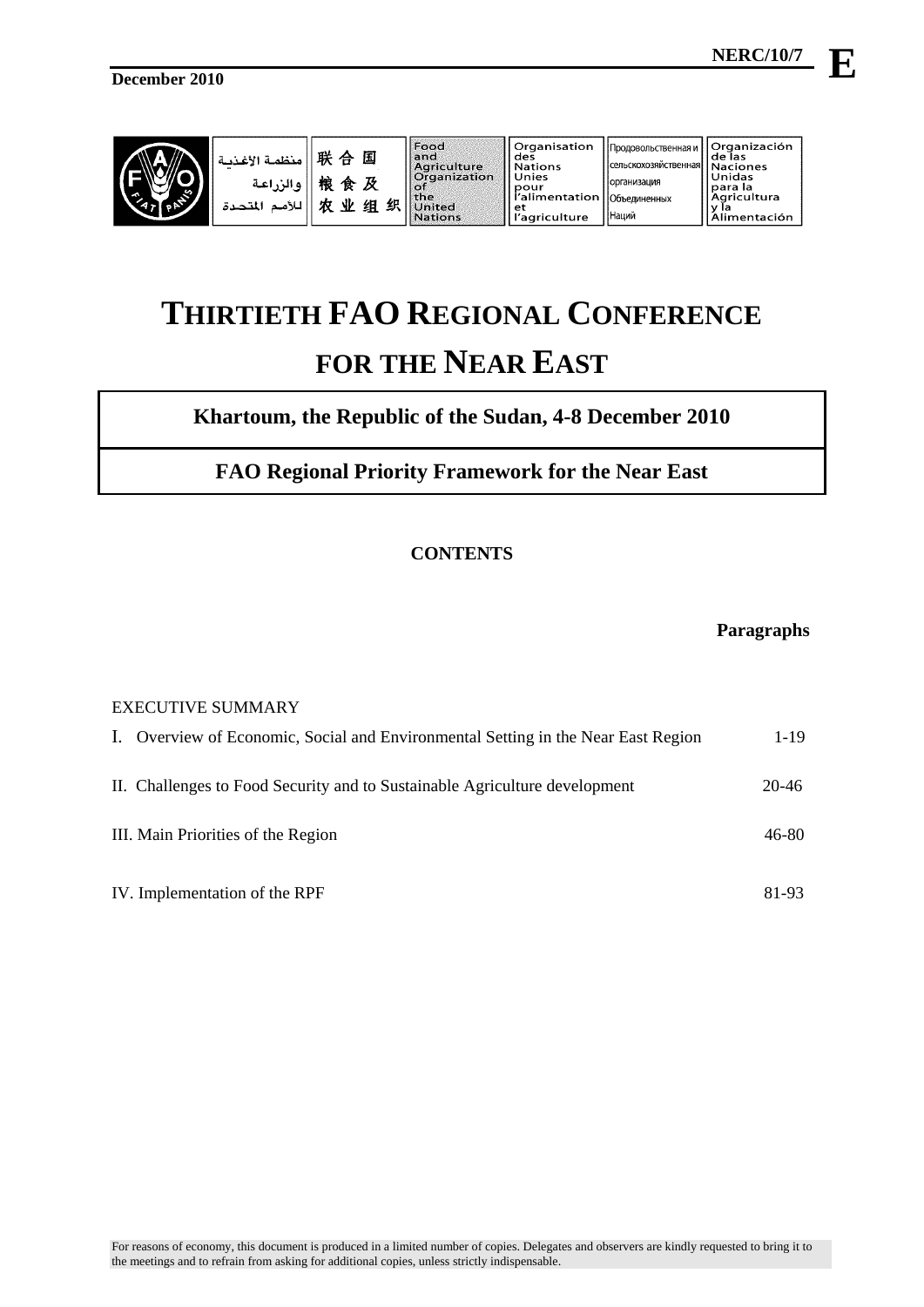#### **EXECUTIVE SUMMARY**

# **The Setting**

The vision and global goals of eliminating hunger, malnutrition and poverty have been given renewed impetus in the FAO Strategic Framework 2010-2019. The Framework calls for new direction of efforts towards enhanced food production, rural development, sustainable livelihood and efficient management of natural resources. Nowhere in the world is this more urgently needed than in the Near East region where a diverse set of old and emerging challenges have multiplied the risk of instability in food supply along with degradation of the environment spurred by unawareness of the likely impact of climate change in the intermediate and long run.

The Near East region comprises 18 countries<sup>1</sup> that have a common cultural heritage but are vastly different, in terms of their levels of development as well as their resource endowments, and their agriculture and food production potentials. The Region has extremes of wealth and poverty measured on the basis of per capita income. However, all countries face a common set of problems and challenges that are threatening their development prospects. These include the dwindling water and agricultural land resources, structural imbalance between food needs and food production, increasing difficulties in balancing employment and income generation against a growing population, declining investment in the rural sector, increasing threats from environmental degradation, natural and humaninduced disasters including conflicts, as well as a looming Climate Change threat.

The FAO Regional Office for the Near East (RNE) has initiated, since early 2009, a process of formulating a Regional Priority Framework (RPF) for the Near East. The main purpose of the RPF is to translate the FAO Strategic Framework 2010-2019 into regional priority areas and actions for achieving Members' Goals and Strategic Objectives in the Region capturing the priority needs of these countries that can be met with FAO assistance. The RPF is also intended to support the establishment of a strong platform of partnership with governments, regional organizations, civil society, UN agencies and donors active in the Region to jointly address the challenges identified and help countries in achieving tangible results in pursuit of their goals of eradicating hunger and promoting sustainable agriculture and rural development.

The present document builds on i) country priority notes analyzing opportunities and challenges in agriculture, food security and rural development, prepared in 2009 through consultative processes at the country level; ii) recommendations of the recent sessions of the FAO regional Conference for the Near East (NERC) and regional technical commissions; and iii) lessons learned from recent and current FAO operations in the Region. The identified regional priorities have been debated and thoroughly reviewed at a regional consultation meeting held in Cairo during 4 – 8 October 2010, in which 12 countries participated. A summary of priority actions discussed during RPF Consultative meeting, organized by subregions, is presented in Annex I.

#### **The Vision and Regional Priority Areas**

1

Consistent with the FAO global vision, the vision of the Regional Priority Framework (RPF) for the Near East is to achieve a food-secure Near East Region while ensuring sustainable natural resource management. The FAO mission in the Region is to reduce food insecurity, malnutrition and rural poverty for present and future generations by assisting Members to secure sustainable increases in food availability, develop policy and regulatory frameworks in agriculture, fisheries and forestry, protect and enhance natural resources and promote knowledge generations and institutional capacity development. The FAO Regional Office (RNE) will assume a leadership role in coordinating the implementation of the RPF and its monitoring. To this end, RNE will work closely with the FAO

<sup>&</sup>lt;sup>1</sup> The region is composed of 18 countries in three sub-regions namely: North Africa (Maghreb) with Algeria, Libya, Mauritania, Morocco, Tunisia; Oriental Near East (Mashreq) with Egypt, Iran, Iraq, Jordan, Lebanon, Syria; and the Gulf States and Yemen (GCC) with Saudi Arabia, Kuwait, Bahrain, UAE, Qatar, Oman and Yemen.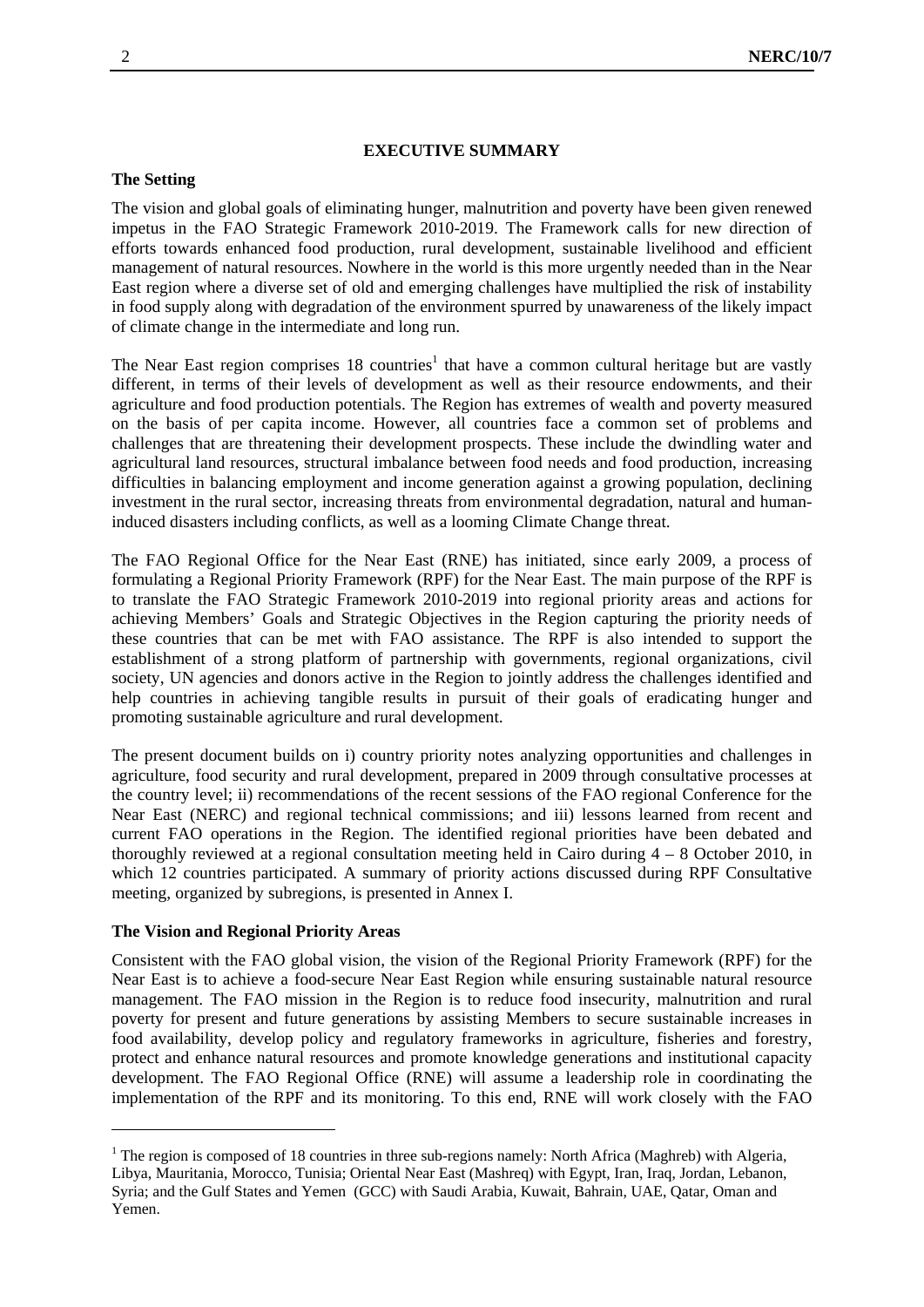subregional and country offices in the Region as well as the FAO technical divisions in Rome and, as appropriate, with partners from governments, civil society and private sector in the region, UN system and the donor community. The following five priority areas have been identified jointly by the 18 member countries of the Region as targets on which FAO assistance need to be focused in 2010-2019.

- **A. Enhancing food security and nutrition**. With a limited and fragile natural resource base, a high population growth and an increasing demand for food, the Near East Region is structurally unable to feed itself. In addition, both the prevalence of high poverty rates in some countries and inadequate food consumption patterns are major causes of food insecurity and malnutrition. The Region has wealthy but food-deficit countries as well as poor countries with higher levels of food production, which make the food security challenges of this region somewhat unique. The key objectives of this priority area are to achieve reduction of hunger and malnutrition in the Region in line with the targets of the World Food Summit (WFS) and the Millennium Development Goals (MDGs) through support of regional and national food security initiatives. The primary tools to be used include the analysis of the vulnerability for food insecurity, improved means of information gathering and dissemination, including improved and reliable agricultural statistics, assistance to member countries in strengthening capacities in formulating strategies, policies and implementation plans for reducing food insecurity and unemployment, ensuring market stability through market-based risk management measures, and promoting inter-regional collaboration on matters of common interest. Expected results include improved policies and strategies for sustainable crop and animal production, intensification and diversification at national and regional levels, strengthened capacities to formulate and implement coherent policies and programmes that address the root causes of hunger, food insecurity and malnutrition, and improved capacity of member countries to address specific nutrition concerns.
- **B. Fostering agricultural production and rural development for improved livelihoods.** Agriculture can play a significant role in alleviating food insecurity, rural poverty and unemployment as demonstrated in many countries of the Region. In Iran, Egypt, Morocco and Algeria, for example, the agricultural sector has created nearly one fifth to one half of the new jobs in recent years. Agriculture remains a critical element in the livelihood of the rural population and people in underdeveloped areas. Many parts of the Region have extremely promising potentials for raising production of high value food products, including horticulture, olive oil and fish products for which there is an emerging market, both internal and external.

The key objectives of this priority area are to increase agricultural output and productivity by relying on efficient methods and techniques of food production in areas of comparative advantage and competitiveness, ensure diversification in income generating activities for smallholders, improve market access and promote value addition in the agriculture-food chain, with a view to maximize agriculture's contribution to poverty reduction. The primary tools will be the promotion of new technology and technical assistance for capacity development in primary production and secondary value addition and other agri-business areas. Expected results include enhanced access to food, social settlement and improved livelihood for the rural population, and strengthened institutional and technical capacity for countries to (i) analyse developments in international agricultural markets, trade policies and trade rules; (ii) increase awareness and capacity to identify trade opportunities and to formulate appropriate and effective pro-poor trade policies and strategies; (iii) formulate gendersensitive, inclusive and participatory policies in agriculture and rural development; and (iv) develop national and regional policies, regulations and institutions to enhance the developmental and poverty reduction impacts of agribusiness and agro-industries.

C. **Sustainable natural resources management.** The Region's critical shortage of water and cultivable land, including the pressure on these resources and their degradation make their efficient management a paramount task. Appropriate management of demand could orient water and land to their best use between crop, livestock, fisheries and forestry. A holistic approach to water and resource management is the first step in addressing the challenges the Region is facing and to identify working solutions. Livestock and fisheries are particularly important food resources in many countries of the Region, which makes preservation and sustainable management of rangelands and marine ecosystems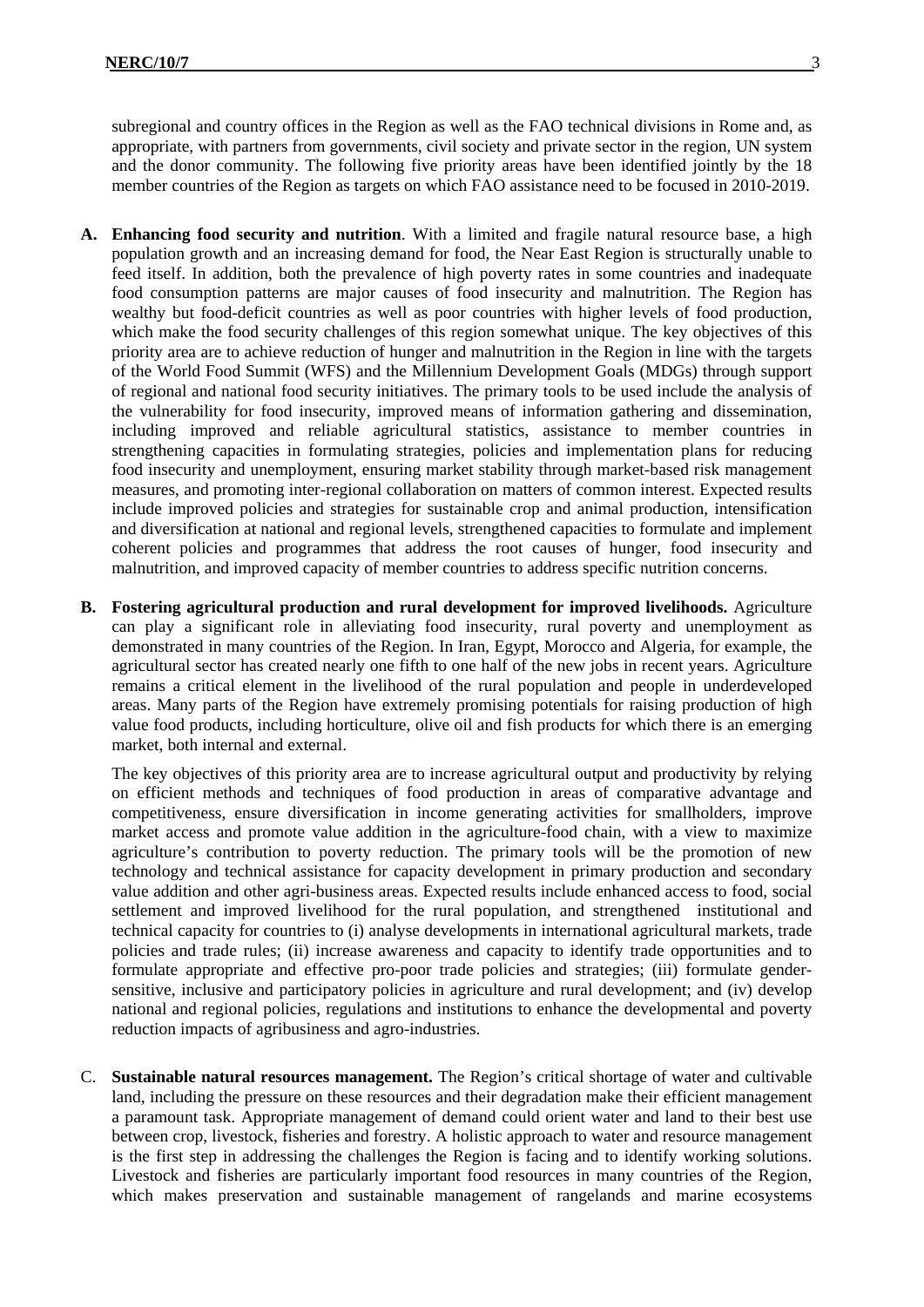resources an important priority. In several countries, forestry, although limited, plays an important role in the preservation of the natural environment and the mitigation of climate change impacts. Increasing efficiency of water and land use through new technologies could expand production as well as increase the use of these resources for food and poverty alleviation. Opportunities for water harvesting, reutilization of waste water, and enhancement of rangeland have great potential in many countries of the Region. It will be necessary in this regard to promote the engagement and participation of all stakeholders in planning and managing water, land and genetic resources in addition to promoting regional cooperation on trans-boundary water management. The key objectives of this priority area are to ensure availability of quality water and other natural resources to support agriculture and food security for today and the future, extend know-how on resource saving technologies to stakeholders, and to conserving genetic resources and biodiversity. Expected results include regional assessment and monitoring, improved natural resources management, effective approaches to biodiversity protection including establishing partnerships, and enhanced stakeholder participation in the sustainable management of scarce natural resources.

#### **D. Responding to climate change impacts and developing adaptation strategies.**

Climate change is likely to affect agriculture and food security in the Region primarily through changes in temperature, precipitation, extreme climatic events and sea level. These may result in such adverse effects as further deterioration of water scarcity, land degradation, crop failures, loss of rangeland and other vegetation covers, livestock deaths, and fisheries production and quality decline. Governments, public institutions and farmers, particularly the poor producers, need to be supported in their efforts to adapt to climate change. The key objectives of this priority area include improving national and regional capacities to cope with adverse impacts of climate change. The primary tools will be assistance to member countries in policy advice; technical assistance; capacity building; and advocacy for change. Expected results include strengthened policy capacities and improved human and institutional capacities for climate change adaptation.

**E. Preparedness for, and response to, food and agriculture emergencies**. The Region is prone to many types of disasters, both natural and human-induced that add to the chronic poverty and hunger particularly among those with limited coping capacity. A few countries in the Region, such as Iran, Iraq, Syria and Algeria are quite advanced in adopting proactive steps towards disaster management but others need to speed up efforts in this direction. Improving national capacity to respond to food and agricultural threats and emergencies must become an integral component of the hunger and poverty alleviation efforts of all countries in the Region. The key objectives of this priority are to facilitate a shift in emphasis from purely emergency response towards the more broad-based preparedness for early detection, prevention and response followed by linking up relief and rehabilitation to development for mitigating long-term impact. This is vital on the face of recurrent unanticipated supply shocks caused by natural phenomenon like drought and disease and humaninduced phenomenon such as sudden supply and demand shifts that create market failures. The primary tools are efficient information systems, advocacy and technical assistance, collaboration and partnership on regional mechanisms, and regional networking and capacity building. Expected results include well formulated plans and better prepared institutions to deal with agricultural threats and emergencies.

Besides the regional priority areas, the RPF has identified cross-cutting themes, including rural development, knowledge generation and sharing, gender equity,and regional cooperation, which will be promoted as supportive actions to achieve the regional results.

#### **Implementation arrangements**

Within the above regional priorities, the Regional Office for the Near East and the FAO networks in the Region will contribute to Organizational Results (ORs) and Strategic Objectives articulated in the FAO Strategic Framework, following the results-based approach. The FAO Core Functions that will be primarily used include: (a) monitoring and assessment of long-term and medium-term trends and perspectives; (b) assembly and provision of information, knowledge and statistics; (c) development of international instruments, norms and standards; (d) policy and strategy options and advice; (e)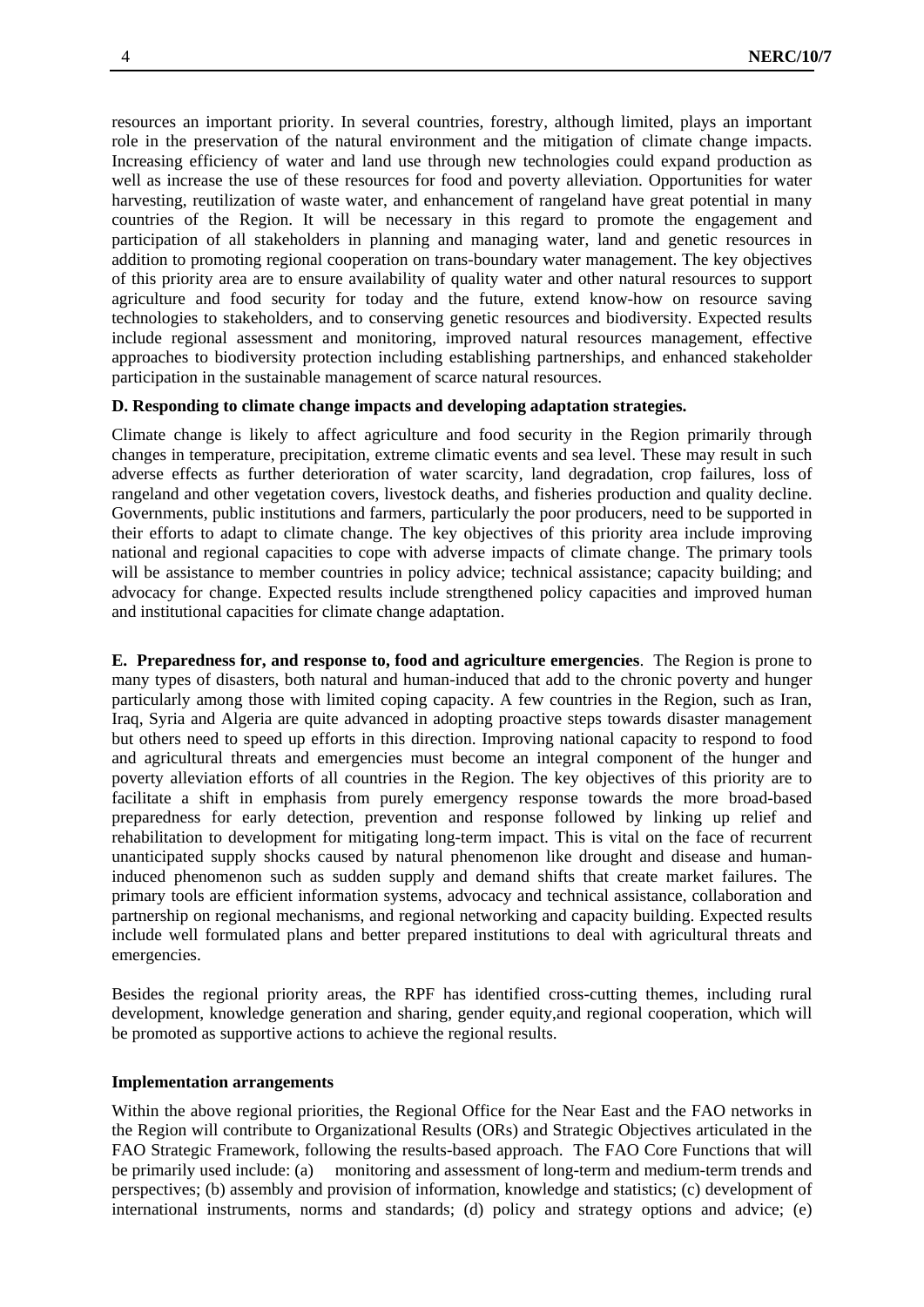technical support to promote technology transfer and build capacity; (f) advocacy and communication; (g) inter-disciplinarity and innovation; (h) partnerships and alliances. Implementation will be facilitated by establishing thematic taskforces around three core areas: (a) agricultural and food systems; (b) economic, social and policy assistance; and (c) natural resources and climate change. Following the endorsement of Member countries, the RPF is to be translated into operational action plans contributing to the FAO strategic results hierarchy, to be reflected in the Regional/Sub-regional Programme of Work and Budget, starting in 2012. The RPF will also inform the Country Programming Frameworks (CPF) and the FAO Country Workplans. Starting in 2012, regular monitoring will identify achievements, success factors, obstacles, lessons learnt and actions required to improve the performance of the programmes, in line with the results-based monitoring and reporting systems currently being developed and deployed by the Organization.

The FAO capacities in the region will be significantly strengthened with the establishment and staffing of the sub-regional offices for the Oriental Near East and the Gulf. The working approaches in the Region will be revised to promote interdisciplinary work while keeping a focus on achieving the FAO Organizational Results (ORs) identified in the RPF.

As a flexible and responsive tool, the RPF will be revised every two years, to include new development arising from country programmes, from the changes in the overall FAO strategic priorities or at the request of member countries in the Region.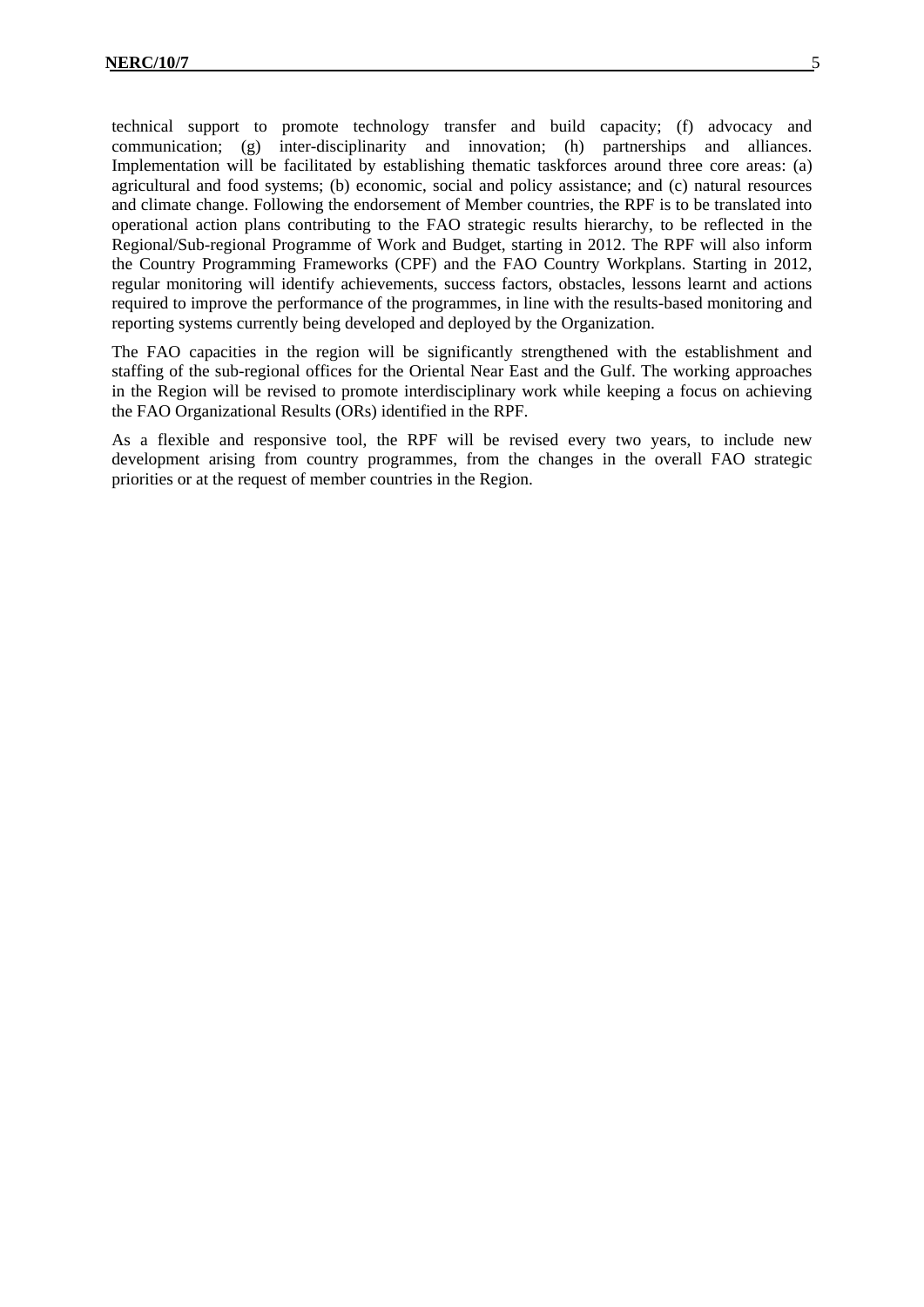# **I. OVERVIEW OF THE ECONOMIC, SOCIAL AND ENVIRONMENTAL SETTING IN THE NEAR EAST REGION**

# **Population and Economic Growth**

- 1. The Near East Region comprises 18 countries that have a common cultural heritage but are vastly different, in terms of their levels of development as well as their resource endowments. With a total population estimated at over 395 million inhabitants in 2008, the Region represents about 6 percent of the world population with a high population growth rate of a yearly average of 2.2 %, a rate amongst the highest in the world.
- 2. With little exception (mostly Gulf countries), rural populations represent between one third and more than a half of the total population in countries in the Region. According to FAO, rural population averaged 33.8% in North Africa (Morocco 42%, and Algeria 41%), 38% in the Oriental Near East (Egypt 58% and Syria 50%), while only 20.6% in the Gulf sub-region (the only exception being Yemen 71%). Rural population has decreased significantly over the last decades as migration to the cities has intensified.
- 3. The Region holds 2/3 of world oil reserves, but the stock of natural resources are unevenly distributed. GDP per capita in the Region varies greatly across countries. In 2007, GDP per capita ranged from USD 842 (Mauritania) to USD 62,451 (Qatar). Between 2001 and 2008, the economic growth across the Region ranged from less than 4% (Algeria, Saudi Arabia) to more than 12% per year (Qatar). Despite the growth performance, the unemployment rate remains very high due to the high population growth rates in the Region.
- 4. Despite the immense wealth generated by the oil industry, the economic performance of the region has remained modest during the period 1970-2000<sup>2</sup>. Following intense macroeconomic and trade reforms, economic growth picked-up significantly since 2001, reaching on average 5.2% during the period 2001-2008. The GDP growth rate varied slightly between 2001 and 2008, between the sub-regions. The Gulf sub-region and the Oriental Near East subregion displayed 5.5 % and 5.4 % of growth respectively, while the North Africa sub-region growth rate averaged 4.7 % during the same period. In spite of these significant improvements, growth performance of the region is still below high performing middleincome countries.

# **Major Features and Performance of the Agriculture Sector**

- 5. Despite natural resource constraints, rapid urbanization, the agriculture sector continues to play an important role in the economy of the region, contributing to production, employment, balance of trade and food security. The share of agriculture in GDP, although on the decline, remains well above 10% in most of the non-oil producing countries. During 2001-2008, agriculture contributed to approximately over 10% of the regional GDP and employs, on average, 21% of the active population. In many countries, agriculture is still the primary source of livelihoods for the majority of the population.
- 6. The principal sub-sectors of agriculture are crops, livestock, forestry and fisheries. The area of arable land and permanent crops in the Region is estimated at 83 million ha, which accounts for about 15% of the total agricultural land of the Region.<sup>3</sup> This percentage varies, with the lowest (less than 3 %) in Saudi Arabia, Mauritania and Yemen (countries with vast range land) to the highest in countries such as Egypt, Tunisia and Iraq, with over 50% of the agricultural land being arable. Only 32% of the arable land is irrigated, but it contributes more than 50% of the total agricultural production in the Region. Cereal crops, mainly wheat and

-

 $2^2$  IMF, Challenges of growth and Globalization in the Middle East and North Africa. 2003

 $3$  Agricultural land, as defined in the FAOSTAT, is the sum of areas under a) arable land (b) permanent crops; and (c) permanent meadows and pastures.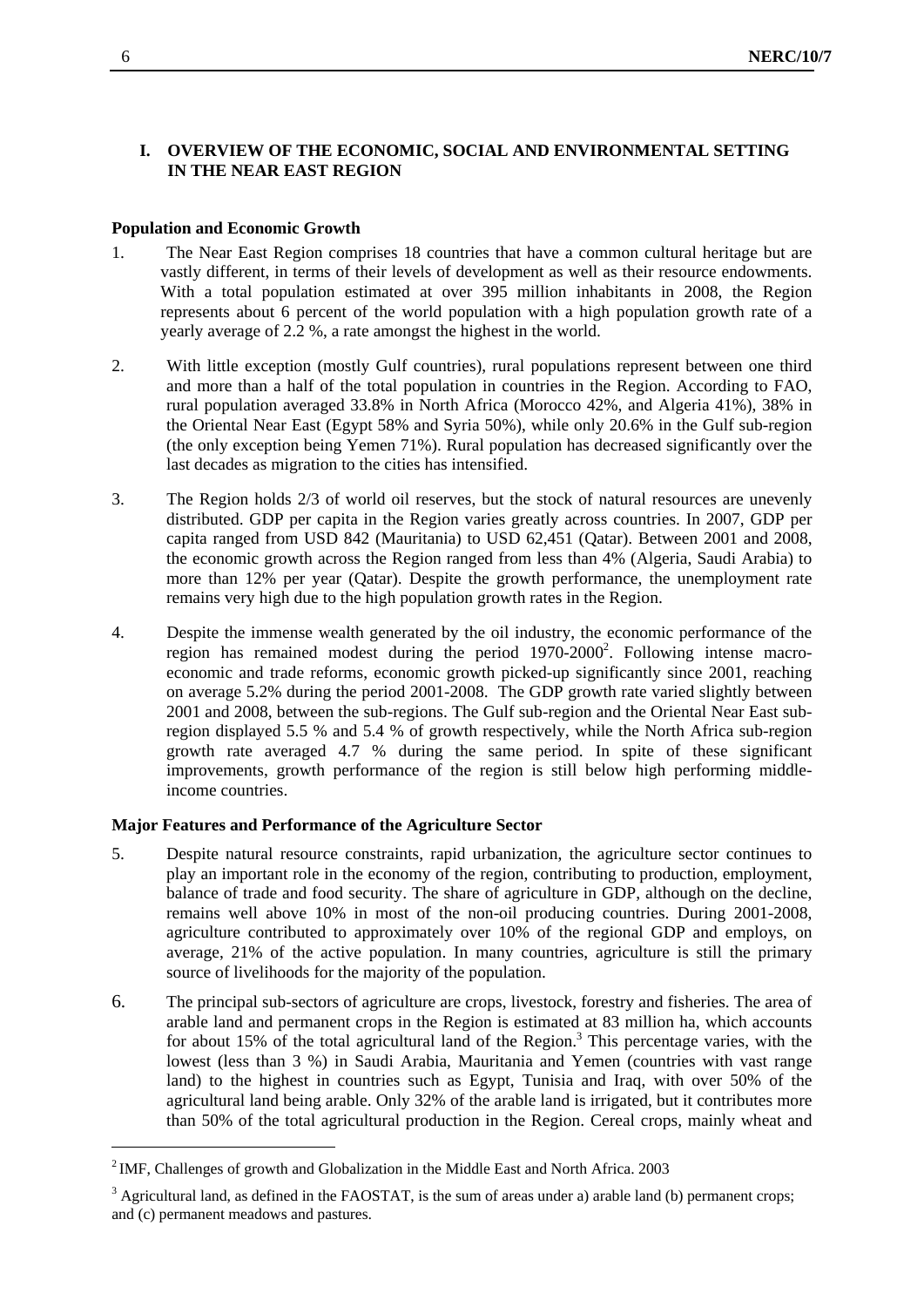1

barley, with rice and sorghum in some countries, are the dominant crops in the Region, followed by forage and olives. In value terms, cereals are the most important crops in countries such as Egypt, Iran, Morocco and Syria whereas horticultural crops are relatively more important for countries like Tunisia, Lebanon and Jordan.

- 7. The farming systems prevailing in the Region include: irrigated, highland mixed, rain fed mixed, dry, pastoral, sparse coastal artisanal and urban based agriculture. In several countries of the Region, traditional nomadic pastoralism has been replaced by modern mechanized farming. The traditional livestock sector, however, remains relatively important in supporting livelihoods of a large number of people, which include nomadic and sedentary small scale producers. In some countries these populations are supported by subsidies, in some others rangeland improvement programs through range cooperatives and rangelands use regulations are being implemented.
- 8. On-farm food production is becoming steadily less important for poor rural households throughout the Region. Small farmers depend heavily on sales of their labor as a major source of family income: even families holding between 1 and 2 hectares get nearly one-third of their income from selling their services as hired labor. Enhancing opportunities for off-farm employment and income is becoming increasingly important for rural development and welfare. On the other hand, urban and peri-urban agriculture is important in supporting food needs of the urban poor.
- 9. Livestock<sup>4</sup> play an important role in the economies of the Region. Excluding poultry, the livestock population in the Region has more than doubled during the last 40 years, while poultry shows more than a 9-fold increase during the same period. The value of livestock products accounts for between 30–50 percent of agricultural output in the Region. This share is expected to continue to increase, the poultry sub-sector being the fastest growing component. Livestock contributes substantially to the livelihoods of the population in the Region, supporting a large portion of the poor landless and marginalized farmers particularly in arid and semi-arid areas, as well as of urban poor in large cities. Livestock contributes significantly to food security and nutrition, providing high quality protein for the diets. In addition, animals represent a substitute to monetary savings, and an insurance against risk, especially during crop failures or following severe drought and in certain environments a source of draught power and transportation. However, the Region's dependence on animal feed imports to meet its needs is rapidly increasing. A number of constraints, including climatic and environmental conditions, low productivity, animal diseases, and poor access to markets, instability of input provisions, conflicts and insecurity are seriously impeding the development of the sector. About 90% of all region's breeds are bred and kept in the drylands, constituting a valuable yet untapped resource for future adaptation to climate change.
- 10. The Near East region encompasses wide and dispersed geographical areas of different marine and freshwater ecosystems and fisheries with different characteristics and complexity. The productivity of fisheries and aquaculture in the Region rely upon ecosystem and natural resources that are often shared with other coastal countries. The landing of marine capture fisheries in the Region has been growing since the 1950s, from less than 500,000 tonnes to about 3,000,000 tonnes in 2007. Aquaculture production, which was almost non-existent till the 1980s, shows a significant increase that was particularly remarkable from the late 1990s. Per capita fish consumption in the Region is well below the world average (16.4kg). The overall trade figures in 2007 indicated a positive trade balance in fish and fishery products.
- 11. In terms of agricultural productivity, there is wide diversity across countries and over time, which suggests potential for improvement. Measured in agriculture value added per worker,

<sup>&</sup>lt;sup>4</sup> Broadly speaking, livestock could include any domestic or domesticated animal including poultry. Still the terms are often used variously in different texts, and when it is described as 'livestock and poultry', livestock generally refers (for the region) to buffalos, camels, cattle, goats, pigs and sheep while poultry includes chickens, ducks, geese and guinea fowls, pigeons, turkeys and other birds.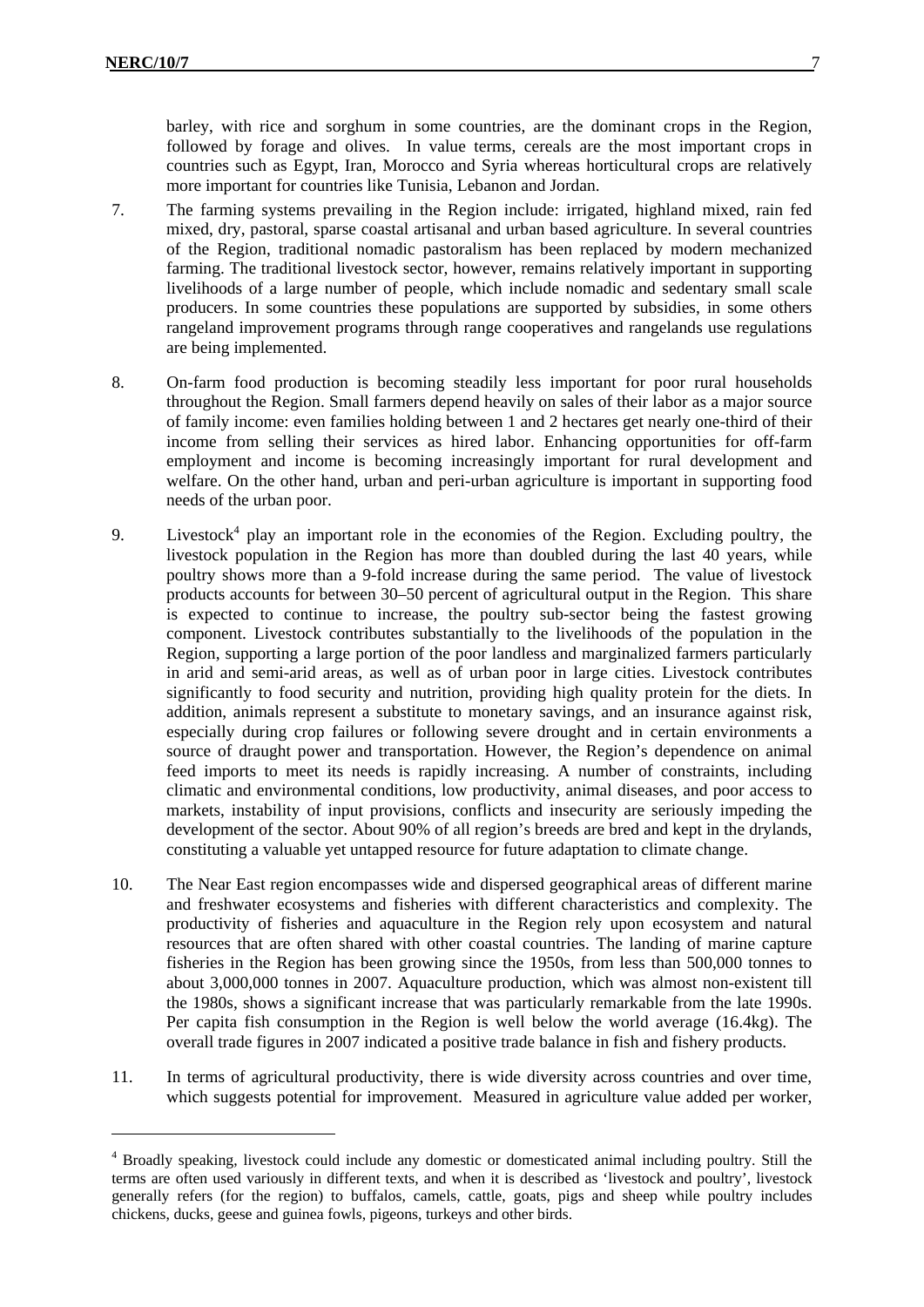productivity more than doubled in Egypt and Morocco in the last 40 years, while it has remained the same in Yemen and Mauritania. While some countries in the Region have made sizeable progress in increasing their agricultural productivity and overall agriculture sector growth, agriculture performance in many countries still lags behind other regions.

- 12. Increased investment in agriculture is crucial to improve productivity. Data on capital stock show that in many countries, capital stock is largely in land and livestock and relatively less in infrastructure, implements/machinery and buildings. Comparing capital intensity in the region shows wide differences across countries. Measured as capital stock per worker, capital intensity has not shown remarkable improvement in the region except for countries like Saudi Arabia.
- 13. The degree of economic integration in the Region remains extremely low. This is, in part, explained by the absence of incentives, the continuity of barriers to trade, the poor performance of some sectors as well as by the relatively limited diversification of production and exports and the lack of complementarities between agricultural sectors. Despite the many trade and investment cooperation agreements adopted and implemented in the Region, the share of intra-regional agricultural trade in total agricultural trade has remained below 15% and concentrated across a few countries5. The commodity pattern of intra-regional agricultural trade is also characterized by its concentration in a narrow range of items. For the last 20 years, live animals, meat, fish and fish products were predominantly directed to regional markets, while vegetables, fruit and agricultural raw materials such as cotton reveal a clear extra-regional orientation.

#### **Poverty and Food Insecurity**

-

- 14. Poverty remains widespread as about one quarter of the population of the Region live below the poverty line with, however, wide variations across the Region. Poverty is far less prevalent in countries where their economy is dominated by the oil sector, due to large public budget that allows for relatively higher level of public spending and transfers. In general, poverty remains highly correlated with availability of employment, access to education and health as well as basic infrastructure.
- 15. Due to the high population growth rates, unemployment, particularly among the urban youth, has been a major factor driving urban poverty in the Region. The share of unemployed workforce in total is among the highest in the world, and long term projections for the labor market remains dire: one in two individuals of working age will experience difficulty in finding a job according to some studies. To meet its labor force growth and absorb the large pool of currently unemployed, nearly 5 million jobs per year need to be created up to 2020. At the moment, job creation is barely keeping up with the growing labor force, and even though overall unemployment rates may fall, they remain excessively high among the young educated population. The increased migration of males to the cities, feminization of agriculture has become an emerging important issue in the Region, leaving rural women without adequate access to productive assets.
- 16. Rural poverty is a major feature of poverty in the Near East where about 76 % of the poor live in rural areas. In most countries, the incidence of poverty is twice as high in rural areas compared to urban poverty. Extreme poverty is also highly prevalent in the rural areas, often associated with certain types of production systems, like the highland mixed system of Yemen and Morocco, and the dry-land mixed system and pastoral systems of other countries of the Region. For all countries, moderate to low poverty is found in irrigated areas; coastal artisanal fishing systems; the small scale cereal-livestock system; the rain-fed mixed system of Algeria, Jordan, Morocco and Tunisia; and the sparse (arid) system of most countries.

<sup>&</sup>lt;sup>5</sup> Algeria, for instance, is Tunisia's most important partner within the region for both exports and imports. Oman, on the other hand, imported the bulk of its regional agricultural products from two neighboring countries, Saudi Arabia and the UAE. Such concentration can be explained by proximity and geographical considerations.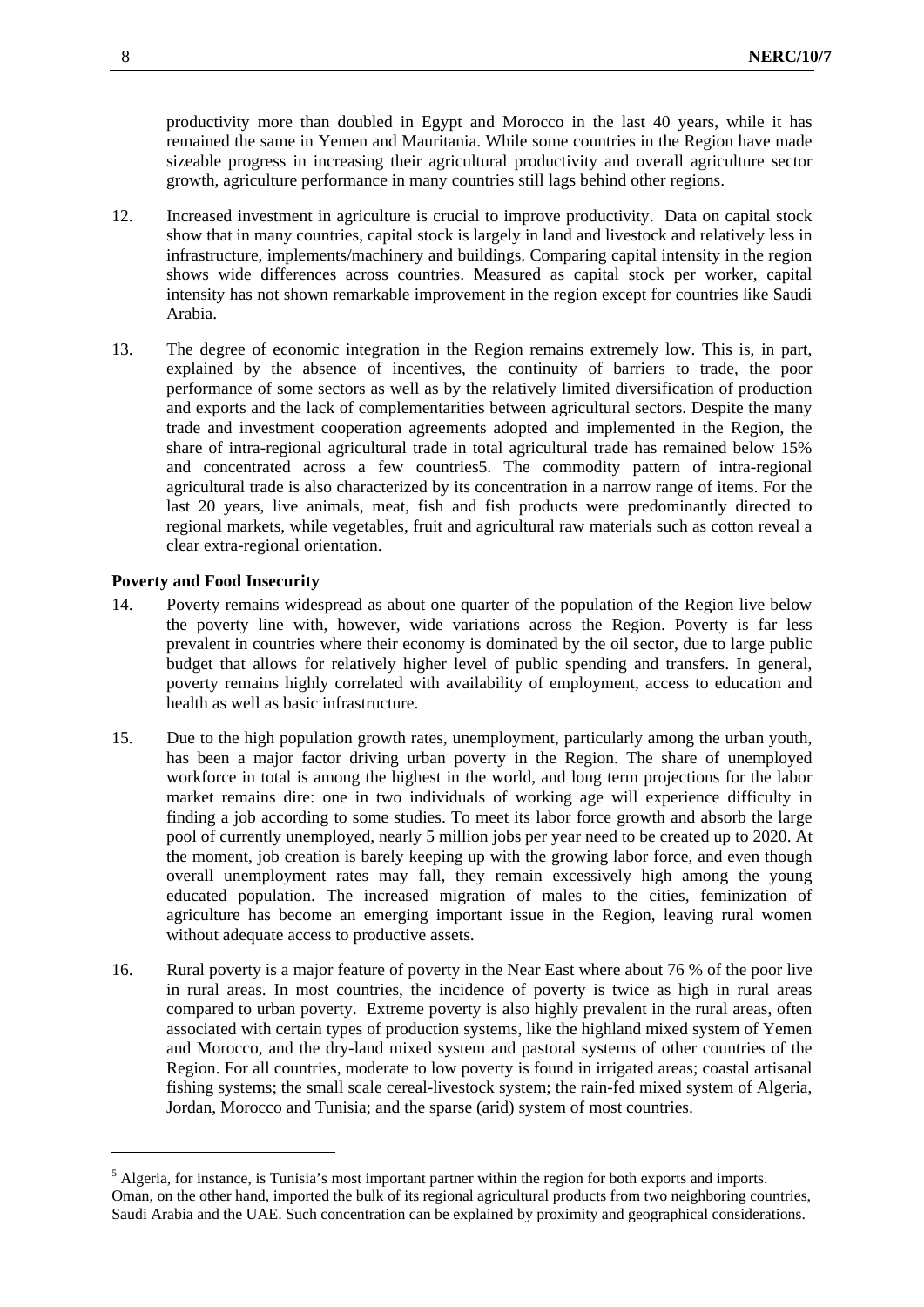- 17. In many countries, wide segments of the population live below or close to the poverty line and do not have access to balanced food consumption. This translates into under-nutrition and micronutrient deficiencies among the most vulnerable population groups. In countries affected by conflict undernourishment rates have witnessed a sharp increase; stunting among the under five-year old children now exceeds 50% in these countries. Undernourishment has also significantly increased in low income countries such as Yemen and Mauritania, and even in low and high middle income countries like Egypt and Saudi Arabia. Undernourishment in the Near East, however, exists along with the prevalence of over-nutrition related chronic diseases that are affecting the lives of people to varying degrees in all countries and national health systems of the Region. Overall, the Near East region is passing through a "nutritional transition" in which problems of under-nutrition coexist with food-related chronic diseases, imposing a burden on health systems, public finance and household budgets.
- 18. Despite its increasing food deficit, the Region has dealt with the availability dimension of food security successfully in the past decades. Indeed, the per capita Dietary Energy Availability<sup>6</sup> (DEA), a yardstick for measuring undernourishment, shows that all countries in the Region have achieved noticeable improvements in food availability, and that available energy in 2005-2007 in each country was much higher than the minimum energy requirements<sup>7</sup>.
- 19. Supply of major food groups per capita has also seen an increase in the last decades, which was more pronounced in some countries of the Region than others. Countries identified as low income have witnessed the lowest increase in food supply per capita. The relatively high availability of food, despite limited local food supply, is in part explained by the high level of the food subsidies and safety nets. The food subsidy policies, introduced mostly in 1960s, were widespread in the Region<sup>8</sup>. Food subsidies have succeeded in some countries in keeping the prices of strategic food items within the reach of the poor and vulnerable populations. They, however, impose a huge burden on public finance which may not be sustainable in the long term. Recent studies<sup>9</sup> also point to their high opportunity costs due to poor targeting and huge losses and leakages. In addition, in some countries, food subsidies have contributed to skewing consumption especially of the most vulnerable towards high energy low nutrientdensity commodities, such as bread, oil and sugar, thus, aggravating the nutritional problem.

# **II. CHALLENGES TO FOOD SECURITY AND TO SUSTAINABLE AGRICULTURE AND RURAL DEVELOPMENT**

20. The Region faces immense challenges in achieving the goals of its member countries to eradicate hunger, eliminate poverty and enhance rural development while managing and using its natural resources in an environmentally sustainable manner. Both the persistence of high population growth rates and the improvement in economic prosperity will put a heavy pressure on the demand for a wide range of food products. At the same time, the narrow natural resources base (declining water tables, soil degradation and desertification) and the declining rate of productivity growth constitute major limitations to the supply of food. Given current trends, it is estimated that the deficit in cereals will more than double between 2000 and 2030 (see Figure 1). This growing food deficit makes the majority of countries in the

1

<sup>6</sup> Previously Dietary Energy Supply (DES)

 $7$ FAOSTAT 2010

<sup>&</sup>lt;sup>8</sup> Some countries have recently reformed their Food subsidy Systems, introducing cash transfer instead

<sup>&</sup>lt;sup>9</sup> UN Interagency Assessment Mission of the impact of the soaring food prices on Egypt. FAO. 2008.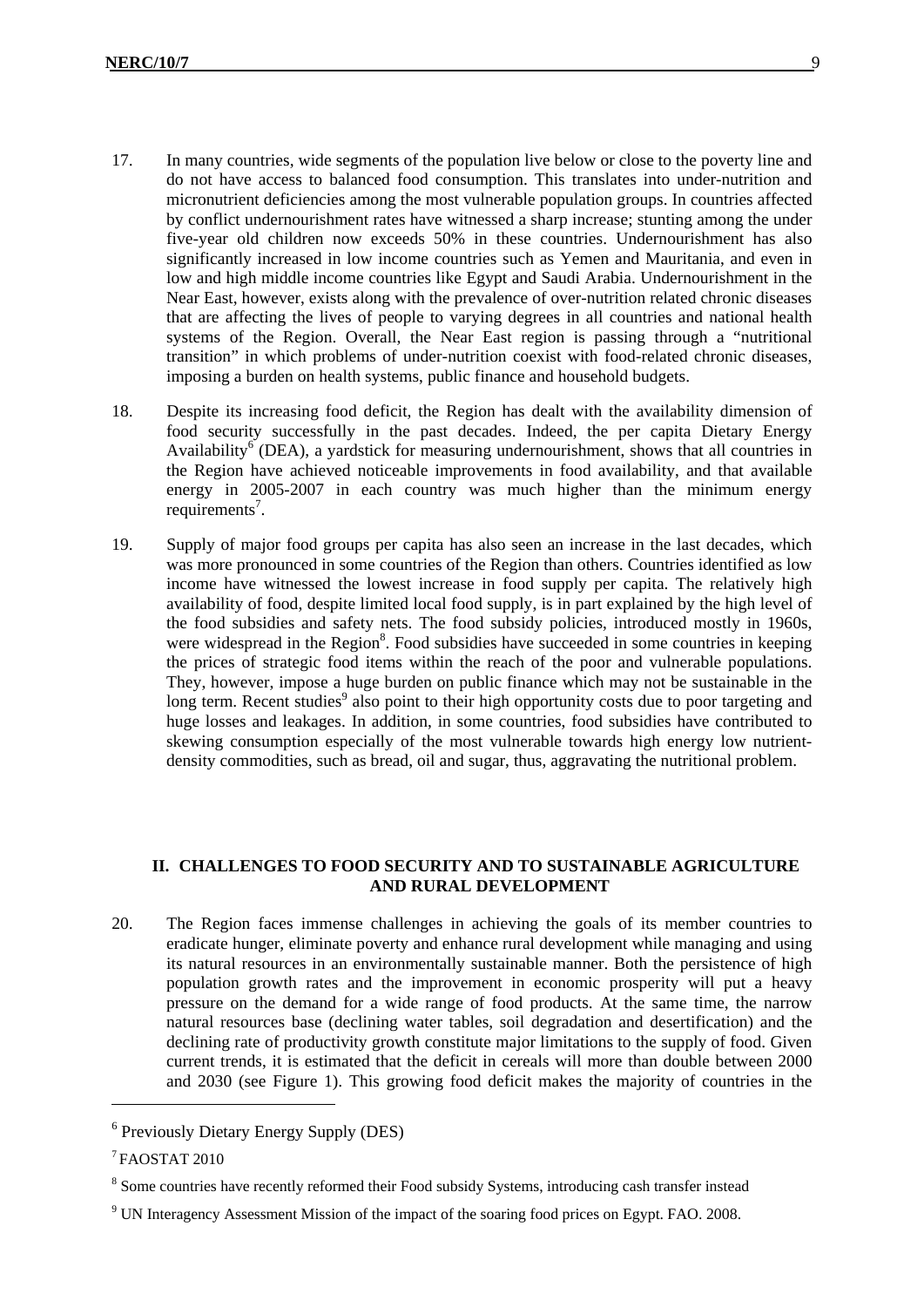Region more dependent on imports and, therefore, vulnerable to international markets and to possible food quantity and price shocks. In addition, to cope with the increase in the labor force, and to reduce poverty and rural-urban migration, the region need to address the challenge of promoting an accelerated rural development.

Figure 1 Cereal demand versus projected production in Arab countries<sup>10</sup>



#### **2.1.Sustainable Availability of Safe and Nutritious Food**

#### *Increasing food supply*

-

21. Ensuring sustainable availability of adequate food supplies remains the most important challenge in the Region. Increasing domestic food supply in an efficient and sustainable manner requires addressing a wide range of factors that underpin the currently low and stagnant food production in the Region, key among which is the lagging productivity growth. Productivity in countries of the Region lingered behind other food-importing developing countries and world averages (see Figure 2). Cereal yields are currently at half the world average, and the gap is growing<sup>11</sup>. In addition, countries need to secure necessary foreign exchange to finance food import requirements and reduce exposure to market volatility by improving supply chain efficiency and by more effectively using financial instruments to hedge risk.

<sup>10</sup> World Bank and FAO (2009) Improving food security in Arab countries

<sup>&</sup>lt;sup>11</sup> Cereals include barley, maize, millet, oats, rice, rye, sorghum, triticale, wheat, and cereals not specified elsewhere.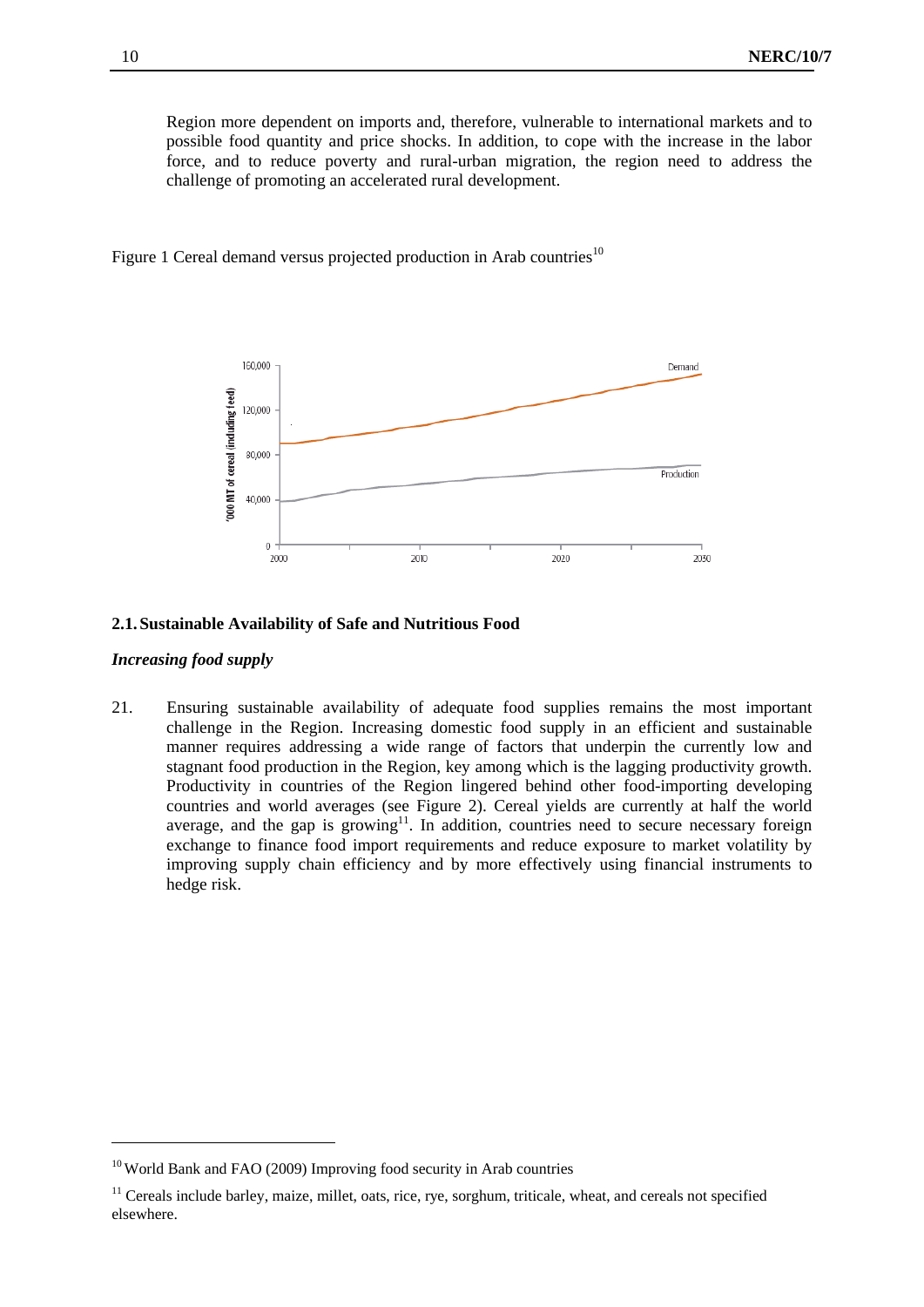



- 22. Despite past investments in agriculture, productivity in the sector remains low, particularly in rain-fed agriculture, a sector which offers a sustainable alternative for the future given the severe limitations on water resources. Rain-fed agriculture is practiced by almost 18 % of the agricultural population in the Region but occupies only 2 % of the land area<sup>13</sup>. Yield improvements and prospects for higher income generation in rain-fed areas are crucial for marginalized and impoverished farmers, who rely mostly on rain-fed farming. Policies that support water management, such supplementary irrigation through water harvesting in semiarid areas, which targets short dry spells during the growing season can increase yields significantly. In addition, technology to improve predictability of variables such as rainfall could enhance the contribution of rain-fed agriculture to agricultural production and improved livelihoods.
- 23. To increase productivity in a sustainable manner, the Region will have to i) significantly increase its investment in R&D, which is only, on average, one tenth of the developed countries below high Middle Income countries; and ii) strengthen extension and education of male and female small farmers and agricultural institutions, including producer organizations on the benefits and practical implementation of sustainable agronomic and animal husbandry technologies; and (iii) tap the potential for regional/subregional cooperation in the area of R&D, and knowledge sharing and dissemination, through pooling of resources and the optimal use of the existing infrastructures
- 24. In addition to the low productivity, losses and waste severely affect the availability of food in many countries in the Region. It is estimated that 10-15% of non-perishables (such as grains) and up to 60% of perishables are lost during the whole production chain. In addition, postcooking losses are also significant. The very significant post-harvest losses are due to many reasons, inter alia, extreme environmental conditions in some countries, unavailability of adequate handling infrastructure and know-how (adequate storage, transport, packaging, marketing, etc.), research, and education, and often weak or unavailable extension systems.
- 25. The countries in the Region will need to address the issue of their exposure to cereal import volatility in a comprehensive manner, making best use of the existing international financial instruments to hedge against sudden and unpredictable international market price hikes. Investing in agricultural production abroad is one strategy that is being used by some countries to reduce exposure to the quantity risk and give them a priority access to available production in the recipient countries. While it is too early to assess the impact of these

-

<sup>&</sup>lt;sup>12</sup> World Bank and FAO (2009) Improving food security in Arab countries

<sup>13</sup> Dixon, John et al (2001) *Farming systems and poverty: Improving farmers' livelihoods in a changing world*. FAO and World Bank, Rome and Washington D.C.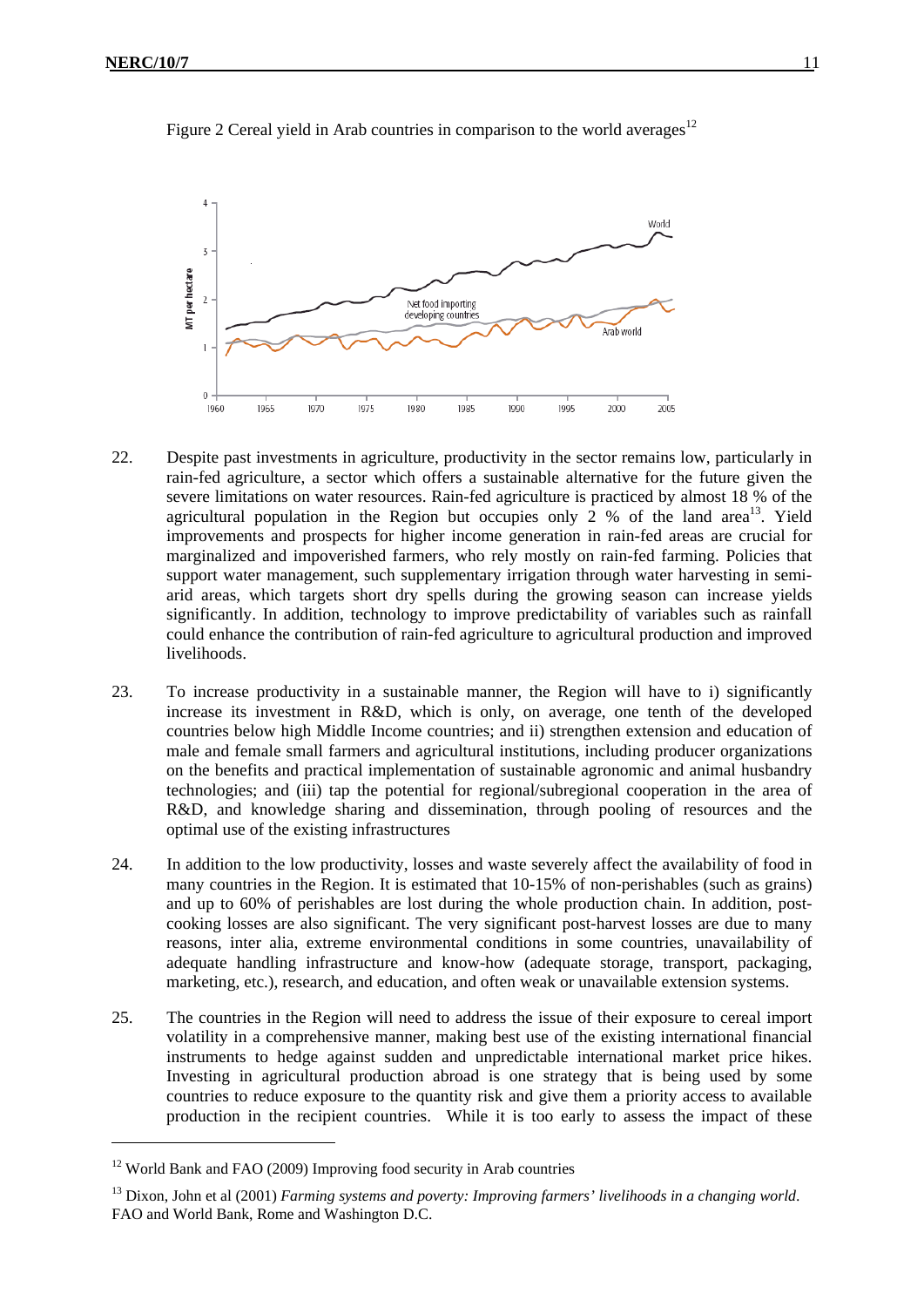strategies, recent studies have pointed to the need to improve the policy and regulatory environment and the terms of these investments to increase their return on both the investing and the recipient countries and to ensure their sustainability. Intensified investments in rural infrastructure, in access to education and health, in access to credit and in appropriate policy regulations, could contribute to boosting agriculture production in poor but agriculture resource-abundant countries, reducing poverty and making more food available for exports<sup>14</sup>.

#### *Improving nutrition*

*26.* In many countries, wide segments of the population live below or close to the poverty line and do not have access to balanced food consumption. This translates into the prevalence of under-nutrition and micronutrient deficiencies. In countries affected by conflicts undernourishment rates have witnessed a sharp increase and stunting among the under five children now exceeds 50% in these countries. Undernourishment has also significantly increased in the low income countries such as Yemen and Mauritania, and even in low and high middle income countries like Egypt and Saudi Arabia. Undernourishment in the Near East, however, exists along with the prevalence of over-nutrition related chronic diseases that are affecting the lives of people to varying degrees in all countries and national health systems of the Near East. Overall, the Near East region is passing through a "nutritional transition" in which problems of under-nutrition coexist with food-related chronic diseases, imposing burdens on health systems, public finance and household budgets.

#### *Enhancing food quality and safety*

27. Countries in the Region still face major challenges in guaranteeing a safe food supply to their population. Many countries are facing a challenge to respond in the most appropriate way to the demands of their citizens for the provision of safe and healthy foods from local production and imports as well as to meet recognized international standards to access foreign markets. Despite efforts made during the last few years by several countries of the region to strengthen their food safety systems and the significant progress made in this field, the situation is still unsatisfactory. As a result, a major challenge in the Near East is to raise the sanitary and phytosanitary standards. On the other hand, as net food importers, it is essential for the countries of the Near East to have a systematic approach with effective and appropriate food control systems to ensure the quality and safety of imported foods as well as locally produced foods. Institutional and technical capacities of plant and animal quarantine laboratories and centers need to be improved.

#### *Diversifying the food supply and harnessing the Region's comparative advantages*

28. For both higher-income generation and risk management, diversifying food production and consumption is an important challenge for rural poverty reduction in the Region. The horticulture industry, in particular, which comprises fruit, vegetables, root and tubers, flowers, mushrooms and condiments offers considerable potential for job creation and income generation. It can significantly contribute to poverty alleviation and to reducing hunger in the Region. Fruit and vegetables are grown in several countries and success stories of exports are many in the Region. But, local consumption of fruit and vegetables at individual country level is still weak and below the recommended level. One of the challenges for the countries of the Region will be to formulate and implement strategies to expand the local production and consumption of high value/high return horticultural products while meeting the international food safety standards and strengthening their exports position. Horticulture production can also be expanded around large urban areas; thus contributing to the revival of the local economy and the mitigation of air pollution and climate change impacts.

1

<sup>&</sup>lt;sup>14</sup> FDI in the form of land purchases poses several socioeconomic and policy issues that need to be addressed.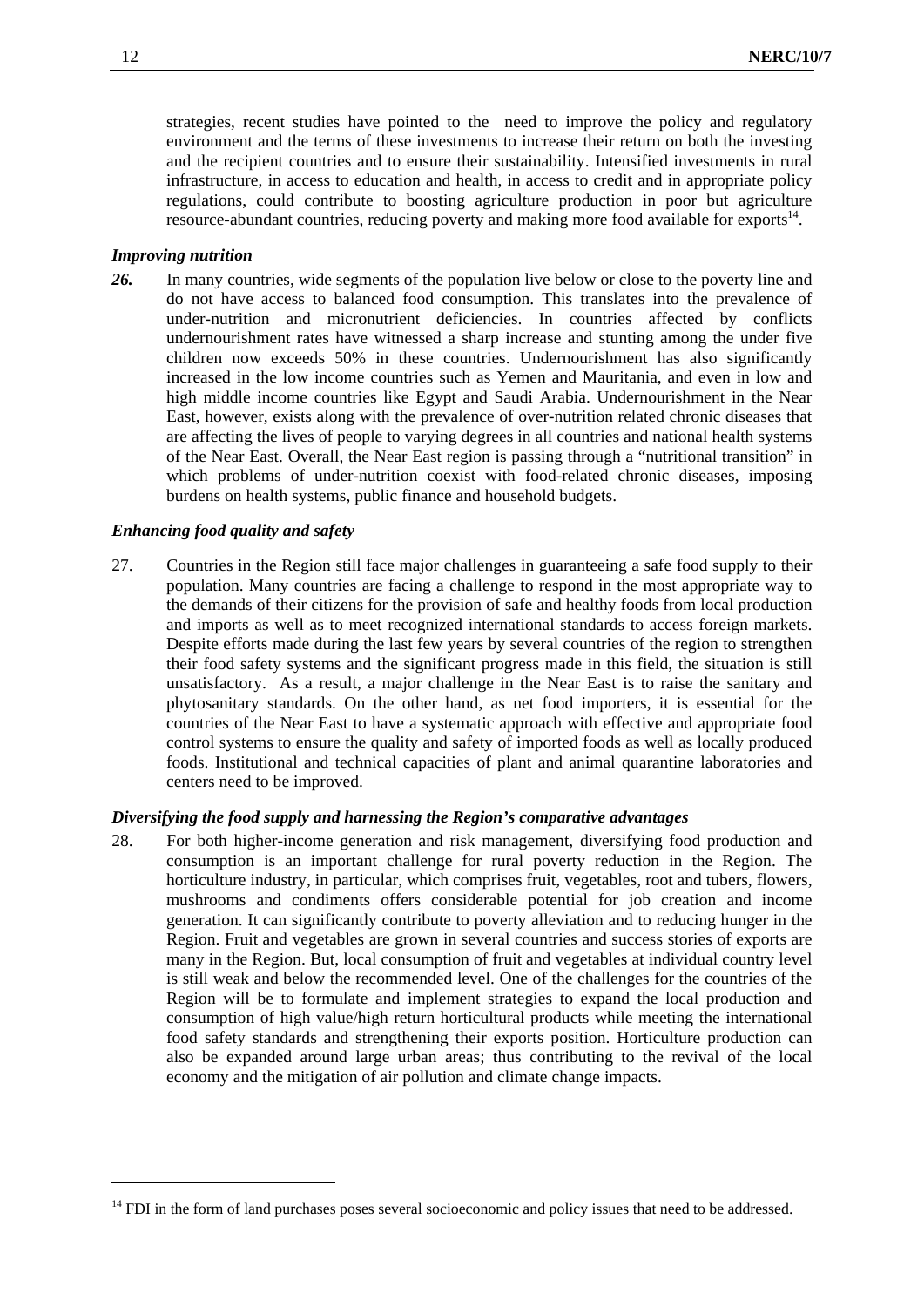1

# **2.2. Agriculture as an Engine for Poverty Reduction**

- 29. Unemployment is a major determinant of poverty in the region. According to the World Bank's estimates, the economy of the region will have to grow at a sustained rate of 6-7% over 20 years to create enough new jobs to absorb the new entrants on the labor market. In the last seven years, however, real GDP growth amounted to only 5.2 % suggesting that the fundamental problem facing the region in terms of job creation and poverty has not significantly eased. The growth performance has been in part driven by the increase in oil prices that has boosted oil exports revenues, government expenditures, investment and remittances to non oil labor resources rich countries. Because however of its high capital intensity and negative impact on the competitiveness of the economy the overall impact of the oil sector on poverty alleviation has been limited. Reducing oil dependency and diversifying the sources of economic growth to address the challenge of unemployment, are major aims in the region.
- 30. The Agriculture sector can play an important role in fostering economic growth, slowing down migrations from rural to peri-urban areas, thus, reducing both rural and urban poverty. Studies conducted in various contexts show that the reduction in poverty headcount induced by a 1% growth rate in the agriculture sector is significantly higher than in any other sector, thanks to the sector's high labor intensity and to its broader intersectoral impacts. In addition, the expansion of the agriculture sector is often associated with a relative decrease in food prices that improve the real wages and paves the way for the increase in labor productivity in the overall economy. In most countries of the region, the sector is operating below its potential, because of a number of constraints, including: i) insufficient access to international markets, often due to weak linkage between the small growers and exporters, (ii) quasiabsence of privately-run associations of farmers and local marketing or processing cooperatives , iii) poor storage and transport infrastructure; iv) weak farmers organizations and local market institutions; v) fragmented landholding; vi) insufficient incentives to private investments and to exports; vii) poor linkage between R&D institutions and farmers; and viii) weak vocational training for sustainable crop production, animal husbandry and veterinary care.
- 31. Access of farmers to international markets remains one of the major pathways out of poverty for rural poor. Agricultural exports in the region still represent a limited but growing share of the Region's total exports. The major agricultural exports of the region include fruit, vegetables, olive oil and pulses. In last decade, the region has lost ground in several of its traditional agricultural markets, including in cotton and citruses but this overall performance, conceals considerable variation among individual countries and sub-regions. Most of the countries derive a substantial share of their merchandise exports from only a few categories. On average, the top three agricultural commodity exports account for more than 50% for several countries in the region.
- 32. The Region has significant comparative advantages in exports of high value added products  $(EU$  market<sup>15</sup>, and other countries in the Region). To really tackle such new markets several issues have to be addressed. They are: i) the fragmented landholding; ii) the insufficient incentives or disincentives to private investments and to exports; iii) the weak linkage between R&D institutions and farmers; iv) the need for vocational training for sustainable crop and animal production and care at the level of primary and secondary education (with a special attention paid to the training of women in rural areas); v) the weak linkage between the small growers and the international market, often due to the weak institutional framework (quasi-absence of privately-run associations of farmers and local marketing or processing cooperatives); vi) missing elements in public or private infrastructure. All the above

<sup>&</sup>lt;sup>15</sup> Several countries in the region are granted export quotas to EU as part of trade agreements that are not as yet fully used. These include Citrus, Apples, Potatoes, Tomatoes, Molasses, Table grapes, Olive oil, Artichoke, Asparagus. The demand for organically produced fruits and vegetables are also expanding offering additional opportunity.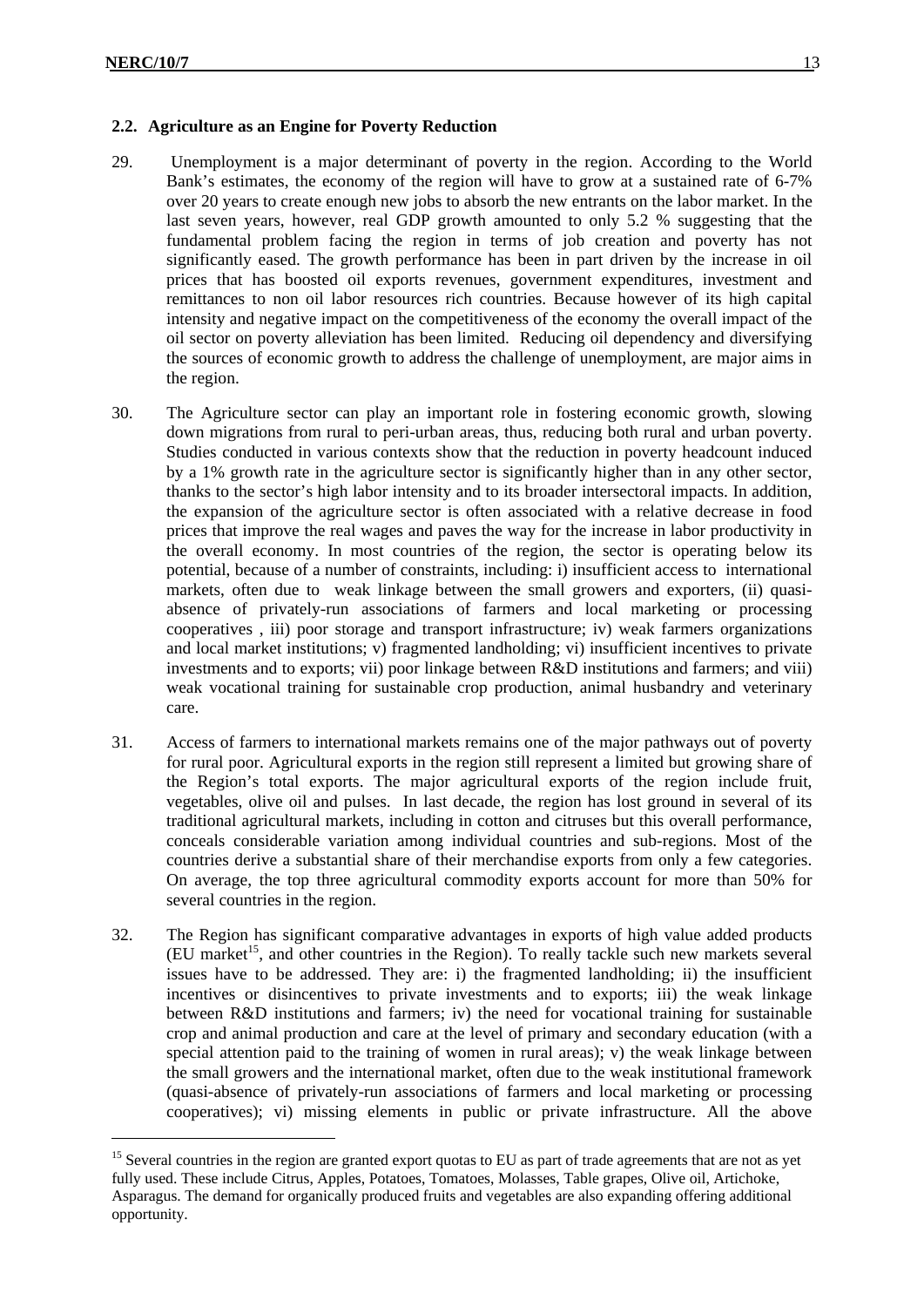constraints are major obstacles to overcome<sup>16</sup>. Exports of high value added and labor intensive produtcs may be one of the quickest pathways out of poverty. It is still important to note that the promotion of exports of the high value added crops in the countries of the Region, especially those depending mainly on irrigation like Egypt, needs to be carefully developed.

33. To address the constraints facing agricultural growth in the region and to significantly increase job creation and enhance small farmer incomes in rural areas, the countries of the region will have to adopt integrated rural development strategies that bring together the reforms needed in various areas, including investment in physical infrastructure and human development, implement reforms in farmer and market institutions, and extension and R&D services. Effective coordination of all concerned stakeholders, including the various Ministries and Public entities, and the integration of agriculture reform in the overall government strategy is crucial for success.

# **2.3. Sustainable Management of the Limited and Fragile Natural Resources**

#### *Water and Land*

- 34. The scarcity of arable land and water resources combined with human pressure on existing resources has led to important environmental problems in the Region. Deteriorating environmental conditions have included and, often continue to include: i) the improper and excessive use of chemical fertilizers, ii) soil and water salinization and aquifer pollution, and iii) aquifer depletion (e.g. the Nile Valley). Expanding agricultural land at the expense of marginalized fertile land has aggravated water erosion and land degradation. Water pollution, habitat degradation and massive water withdrawals had profound impacts not only on crop production but also on the fishing communities and their livelihoods. Moreover, climate change will worsen the environmental situation, unless urgent mitigation and adaptation measures are adopted.
- 35. Agricultural water management remains one of the most formidable challenges facing the Region. Per capita availability of renewable water resources in the Region is currently around 1,050 m3 per person per year and is projected to drop by half by 2050, compared to a global average of 8,900  $m^3$  per person per year<sup>17</sup>. Agriculture share in water use is already extremely high. Overall irrigation efficiency in the Region is less than 50%, when assessed on some surface irrigation schemes, and traditional irrigation methods (surface/gravitation) and traditional management are still predominant. Despite the progress made in some countries, the adoption and development of modern irrigation techniques and systems remain slow. In addition, evaporation and water losses remain high due to lack of maintenance of dams and water channels. Appropriate irrigation scheduling and water pricing policies that could help improve water saving and reduce water consumption are rarely in place. In most countries water is often priced far below its real cost. In addition, alternative water sources such as water desalination and treated wastewater are insufficiently developed and R&D in this area is still limited. .
- 36. The success of water management initiatives will require strengthening of the water institutions and capacities including training, enacting, enforcing and monitoring policies and regulatory measures. Policy incentives for water saving and waste water treatment, increased involvement of private institutions as well as investment in infrastructure are also urgently needed in the Region. Groundwater governance in particular is weak in most countries in the Region. Assessments of storage and recharge, and appropriate institutional reforms are needed.

-

<sup>&</sup>lt;sup>16</sup> Maroc Plan Vert 2009 and Egypt Agriculture Strategy 2009

<sup>17</sup> World Bank (2006) *Making the Most of Scarcity: How Water Can Contribute to Growth and Development in the Middle East and North Africa*.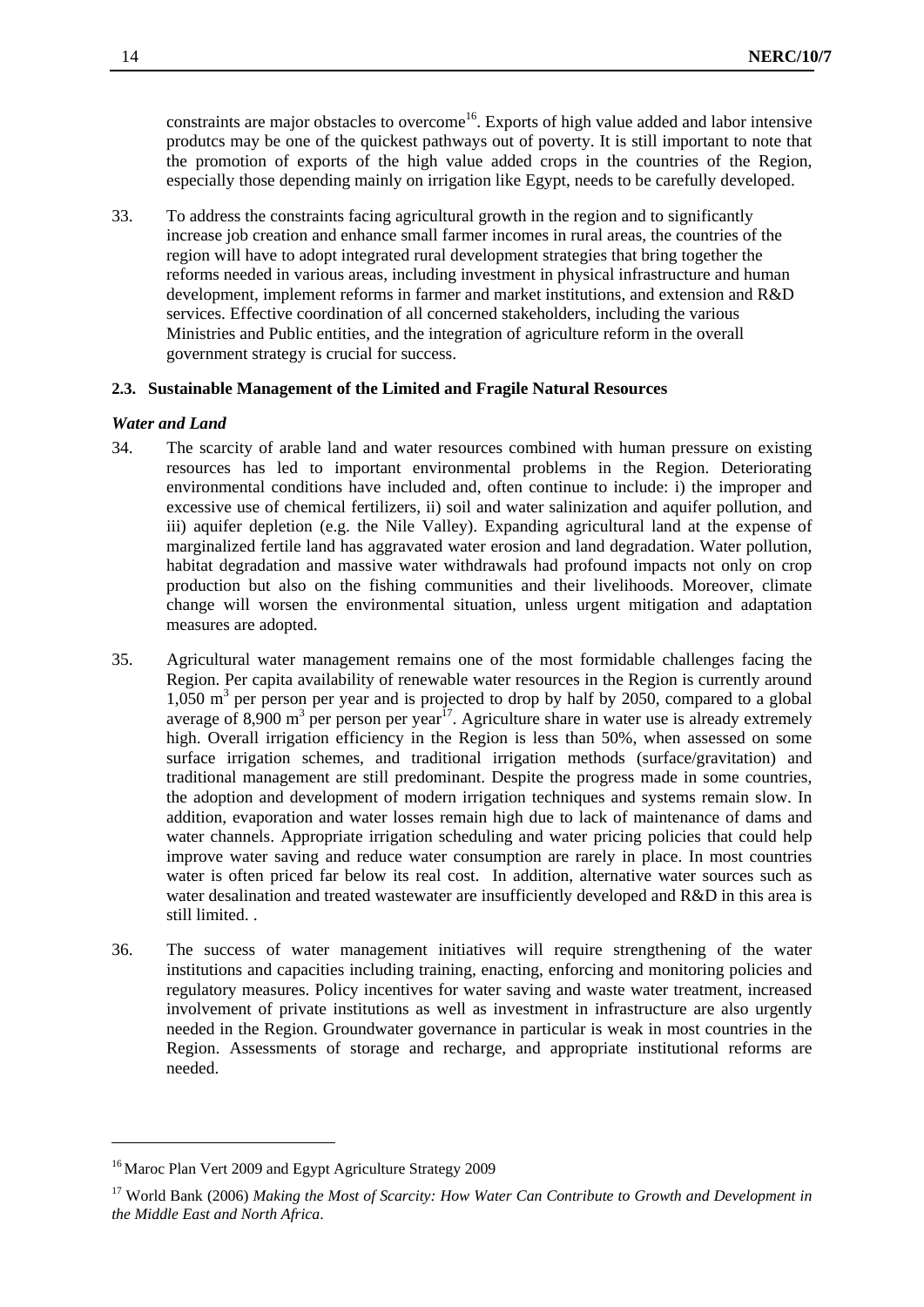- 37. Continuous land degradation from extreme climatic conditions, overgrazing and unsuitable cropping patterns is a major issue. Consecutive accumulation of salts, due to poor drainage and excessive irrigation practices, has degraded soils and rendered them unproductive, leading to abandonment of farms in several countries. Soil fertility in the Region could be improved with better use of inputs. The fertilizer use average for the Region is 70 kg/ha in comparison to the global average of 120 kg/ha. Low water holding capacity and soil nutrient levels in the Region also need to be improved. Fragmented land holdings and loss of biodiversity as a result of abandoned rangeland and loss of wild species, have, among others, degraded soil quality. Urbanization encroachment on the high quality agricultural soils has further reduced the size of quality land.
- 38. Conservation Agriculture (CA), which represents a concept to achieve improved soil health and better soil, crop, nutrient and water management leading to ecological and economically sustainable agriculture, recognizes the need for a productive and remunerative agriculture which at the same time safeguards natural resources. The CA principles are certainly key to sustainable crop productivity and preservation of natural resources as well as biodiversity above and in soil. However, its application should be tailored to the prevailing local conditions and crops. Fostering CA in the Region would require socio-economic assessment studies and an adaptive research to demonstrate benefits of CA in selected cropping systems. Mechanization policies will need to be reviewed and be coherent with CA practices. Weed competition problems raised by the use of crop residue for livestock feeds also requires careful land use management.

# *Preserving the Potential of Fisheries*

- 39. The large increase in the total production from capture fisheries has already led to the overexploitation of most of the vulnerable stocks. Changes in the ecosystem structure and decrease in fisheries productivity are reported in several areas of the Region. Many fisheries have *de facto* an open-access regime. Fisheries subsidies are common practice in some countries in the Region, leading therefore to excessive fishing capacity. The effect of fish trade globalization on the national fishing sectors including the risk of overexploitation and depletion of fishery stocks, and food security, should be taken into consideration. Fisheries and aquaculture management objectives are often inadequately formulated in country policies, and performance indicators are not used. As a result, many countries are not in position to sustainably manage their fisheries as well as to assess the state of their fisheries and aquaculture sector.
- 40. Poverty in some fishing communities calls for specific action plans to effectively develop and manage such fisheries, particularly the small-scale fisheries. The establishment of sustainable fisheries livelihoods, including the stakeholders' involvement and income diversification, in these often remote communities remains a challenge.

# *Protection and Sustainable Use of Forestry Resources*

- 41. With 39.3 million hectares of forests and other forms of forestry vegetation (3.2% of the total land area), the Region is characterized by a low forest cover compared to the rest of the world. 70% of the forestry vegetation is found in Algeria, Iran, Morocco and Tunisia. Around 70% of the total land area of the Near East is classified as rangeland. Forests, trees and rangelands in the Region play also very important role in i) soil and water conservation; ii) control of erosion, landslide, flood and drought; iii) climate change mitigation and adaptation; iv) biodiversity and genetic resources preservation and v) control of insect and pests diseases. Forests and trees outside the forests provide an array of non wood forest products (NWFP) to the local consumers and even for export, fuel wood, pastures for livestock and contribute to livelihoods and employment of many people in the Region, and generate food, energy and cash, in addition to other social roles.
- 42. Forest and rangeland resources are under growing pressure by an increasingly dense and poorer rural population. Since 1950, the Region has lost over 20% of its forest area, leading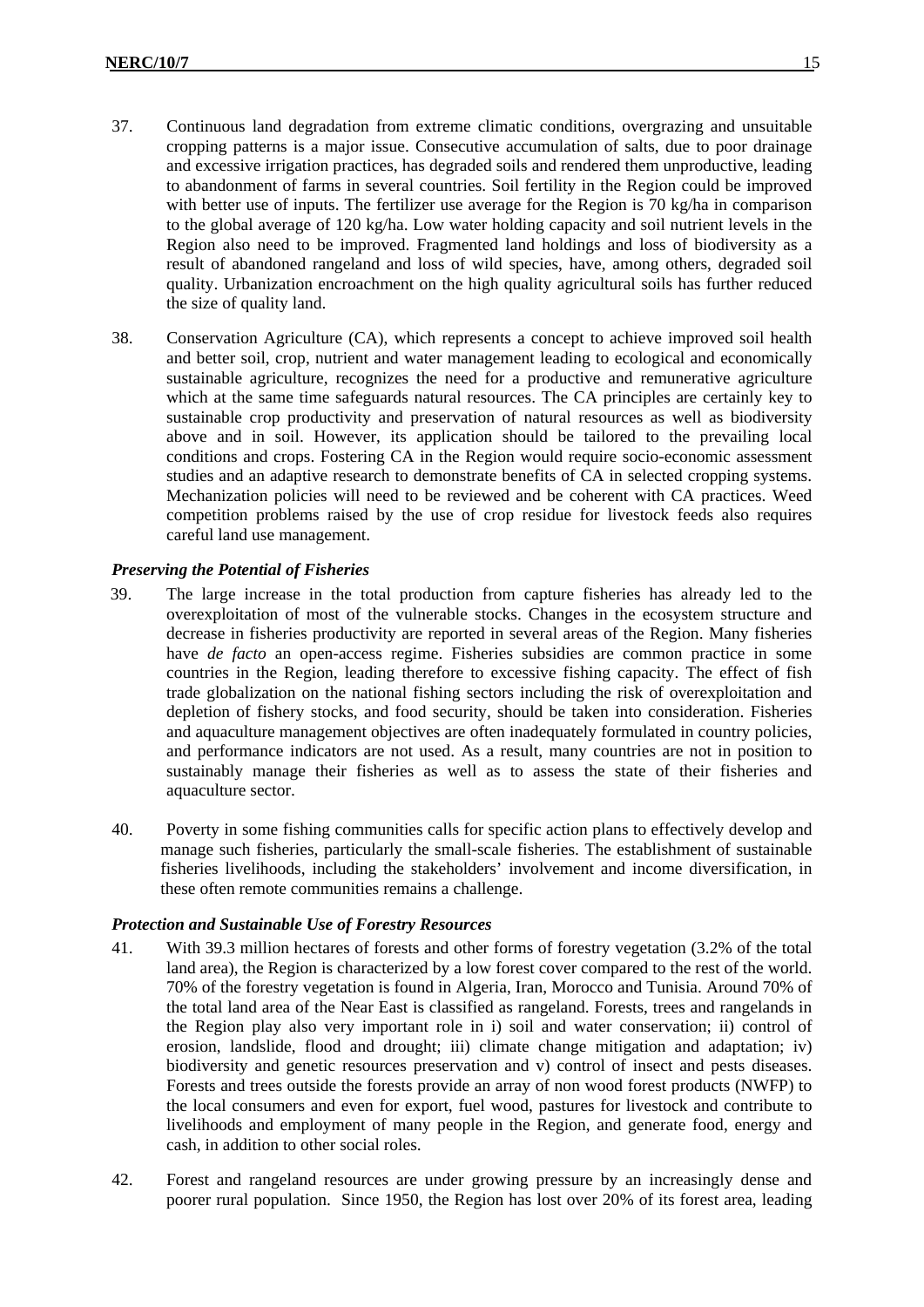to a widespread ecosystem degradation and desertification. Countries in the Region will have to adopt and implement long term comprehensive strategies, to preserve the unique environmental role of the forestry and range land in the Region. Particular emphasis should be put on investment, policies and institutions that involve the participation of the communities.

# **2.4.Climate Change**

43. The Near East region is one of the most vulnerable regions to climate change. The series of threats posed by climate change are foreseen to degrade regional food security significantly and to deteriorate the livelihoods of a large segment of the regional population. Water shortage, already a problem in most countries of the Region, will be further exacerbated by climate change. Agriculture in the Near East is likely to suffer major losses because of high temperature, droughts, floods and soil degradation threatening the food security of many countries. In Egypt alone, climate change could decrease the national production of rice by 11% and soybeans by 28% by the year of 2050, compared with their production under current conditions. As for the other crops, it is estimated that climate change could decrease maize production by about 19% and barley grain by around 20%. In the entire Near East region, rangelands and livestock are likely to be vulnerable to climate change as they are located mostly in marginal areas, impacting nomadic systems and dynamic livestock pest and disease distribution and their transmission patterns with increased probability of epidemic outbreaks. Soil moisture depletion will likely affect the productivity of major forestry species and lead to decline and the extinction of sensitive species, to increase fire risks, and change the spread patterns of pests and diseases. The resulting changes in habitats will induce changes in wildlife population. The combined effects of human actions, nature, and climate change are likely to lead to further degradation and desertification in many parts of the Region, thereby further reducing the low production potential.

#### **2.5. Emergency Preparedness and Response**

#### *Recovery and Rehabilitation*

- 44. Many political conflicts and natural disasters have afflicted a number of countries in the Near East. Countries that have been subject to conflicts and disasters are usually characterized by crises in governance, weakened institutional capacity and a tendency towards a prolonged transition period from conflict to peace. These conflicts and natural disasters constitute major sources of vulnerability and food insecurity in the Region. The effect of conflicts on agriculture and food security depends on the nature of the conflict and on the relative importance of agriculture in the economy. In a conflict country, due to the prevailing insecurity and the diversion of scarce resources away from agricultural services and other productive sectors, the impact on food production translates significantly into a lower Dietary Energy Availability (DEA) and serious food insecurity. Conflicts can particularly cause substantial damage to physical and human infrastructure that support farming, e.g., extension services, crop and animal production and protection, forestry, fisheries, range management, agricultural research and private food marketing and processing industries.
- 45. The Region has also suffered from natural disasters. These include droughts, floods, and outbreak of plant and animal pests, e.g., desert locust, and trans-boundary animal diseases and other disasters. Natural disasters cause much suffering, deplete the natural resource base, damage the infrastructure and increase poverty. Drought, the most frequent and damaging disaster in the Region, causes serious water scarcity, crop failures, undernourishment, land degradation, depletion of forage, large-scale mortality of livestock and other problems. The consequent unemployment, desperate sale of productive assets and out-migration strain the agricultural sector's capacity for sustainable agriculture and rural development. During the past decade, consecutive multiyear droughts have occurred in several countries of the Region.

# *Transboundary diseases*

46. Transboundary animal diseases and plant pests have for long affected livestock and crops production in the Near East region, reducing the availability of food and affecting quality.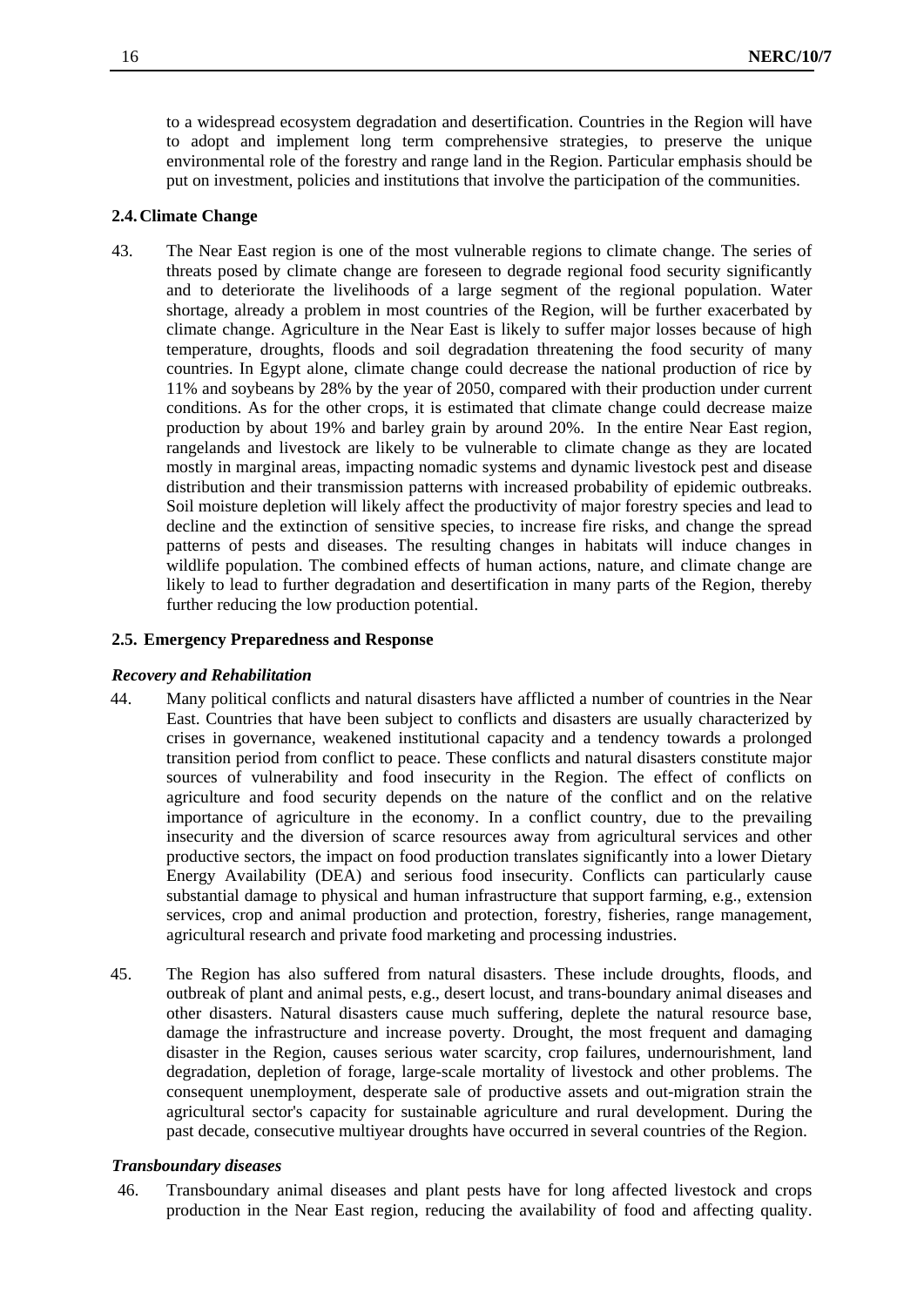Historically, animal diseases and plant pest introduction, establishment, re-emergence and outbreaks have resulted in major food problems either directly through yield reductions of food crops and losses in animals (or spill over into humans), or indirectly through the reduction of yields of cash crops, inefficient feed conversion, and loss of consumer confidence. Climate change factors have further aggravated the situation. Several transboundary animal diseases such as foot-and-mouth Disease, Rift Valley fever, West Nile, peste des petits ruminants, brucellosis, rabies, tuberculosis, and hydatidosis are endemic in certain countries of the Region. Highly pathogenic avian influenza (H5N1 strain of HPAI) is endemic in Egypt and poses significant threats to poultry industry and human lives. Desert Locust continues to be a threat to food production and security in the Region. Epidemics of wheat rust diseases have caused serious losses in the past 2-3 years in several countries of the Region and are becoming a threat due to the emergence of new highly aggressive pathogene races with a wide range of climate adaptation.

# **III. MAIN PRIORITIES OF THE REGION**

- 47. The constraints and challenges presented in the foregoing analysis provide a broad picture of the critical needs of the Region and suggest the priority framework within which the underlying issues could be addressed. Based on a thorough discussion during the consultation meeting of 4 -7 October 2010 in Cairo, these needs are condensed into five regional priority areas that are linked to several key areas of intervention including policy, institutions, regulation, capacity development, trade, investment, and information management.
- 48. The five priority areas listed below are priorities for countries where FAO assistance is needed the most.
	- A. Enhancing food security and nutrition
	- B. Fostering agricultural production and rural development for improved livelihoods
	- C. Sustainable management of natural resources
	- D. Responding to climate change impacts and developing adaptation strategies
	- E. Preparedness for, and response to, food and agriculture emergencies
- 49. In what follows, each regional priority is presented by providing a rationale and a summary of issues and challenges to be addressed. Annex I shows a summary of the key actions identified under the five priorities for each of the three sub-regions of North Africa, Oriental Near East, and the Gulf States and Yemen. The five regional priorities have also been mapped with FAO Strategic Objectives and Organizational Results (ORs) (see Annex II). A more complete description of how FAO will intervene in the region during the 2012-13 biennium to address the identified priority areas is found in NERC 10/5. To ensure full integration of regional priorities within FAO's existing corporate work planning and resource allocation mechanisms, thirty ORs have been identified. In addition, a number of ORs of cross-cutting nature such as in gender (Strategic Objective K), policy (Strategic Objective X), statistics and exchange of knowledge (H04 & H05) apply to all the five regional priorities.

#### **Regional Priority Area A: Enhancing Food Security and Nutrition**

#### **Objectives of Regional Priority Area A**

- Contributing to the eradication of food insecurity at individual, national and regional levels in line with World Food Summit (WFS) targets and Millennium Development Goals (MDGs)
- Strengthening national capacities for policy development aimed at achieving food security and nutrition objectives, and the implementation, monitoring and evaluation of actions taken, supported by an efficient information system.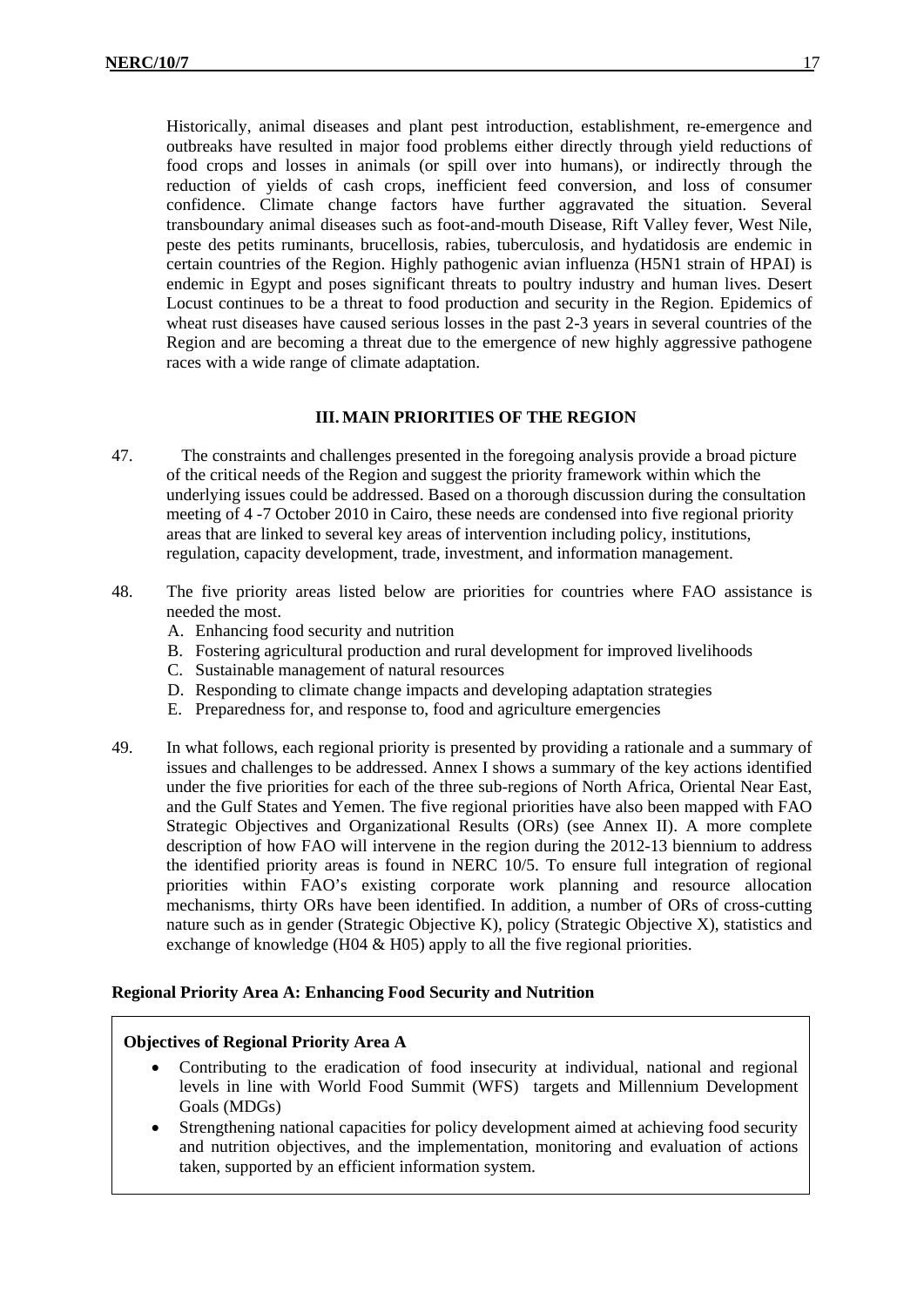- 50. Food security implies providing access for all people at all times to sufficient, nutritious and safe food. The main objective of this priority is to move the countries towards the WFS target of reducing the number of chronically undernourished people to half its 1991-92 level by 2015. The measures needed to accomplish this starts with strengthening national capacities for policy development, including gender-sensitive policy development, aimed at achieving food security and nutrition objectives, as well as the implementation, monitoring and evaluation of actions taken, supported by an efficient information system.
- 51. FAO adopts a systemic and holistic vision of food security, which promotes integrated strategies to enable food security at all levels. This means increasing productivity of staple crops, strengthening market and trade mechanisms and infrastructure, reducing waste and losses, while improving diets and strengthening measures to address dietary deficiencies.
- 52. Urgent areas of action under this priority include targeted investments, which address the major deficiencies in agricultural production and the overall food system, including, sustainable increases in food production, reduction of food losses, improvement in diets through safer and more nutritious food, and safety-nets for short term assistance to the poor.

#### **Issues and Challenges**

- 53. The inability of the Region to feed itself poses an important challenge to overcome at both national and individual levels. Enhancing availability of food, based on comparative advantages in the Region, supplemented by imports or investment abroad and due attention to reducing losses at all stages of the value chain for agriculture and food commodities are key areas for action. Food availability can be enhanced through improved research and extension, and targeted investment in agriculture to improve productivity. While all countries in the Region cannot meet their cereal needs through domestic production, many of these countries have great potential for intensifying their cereal production and diversifying into products such as livestock and horticulture production. The reduction of losses in the production, processing, distribution and consumption of food will help significantly in improving the availability of food.
- 54. While improving productivity and minimizing losses in the food chain are priorities, without decisive investment into rural markets and infrastructure, efforts will not be translated into real success on the ground. Most of the food insecure live in rural areas without sufficient market access, and their food security and adequate levels of nutrition depend on a well functioning food system. Enhancement in food security and improvement in diets cannot be realized without targeted investments which address the many deficiencies in the food systems.
- **55.** The high level of import dependency also creates the need to develop effective mechanisms to cope with uncertainties in external markets, including price instability. Stabilizing food supply and prices through market-based risk management approaches and diversification programmes are important elements of policies to address vulnerability. Enhancing food access for the most vulnerable populations should be achieved through community-based interventions, non-distortive social safety nets and public awareness programs. In this context, urban and peri-urban agriculture should be recognized as an important support activity for the production of food as well as its role as a safety-net. It is also important for the public awareness programs to emphasize food safety, nutritional value and waste reduction in preparation and consumption to move the Region towards enhanced food security. Specific nutrition and food programmes addressed to women can play a key role.
- **56.** To maintain adequate nutritional standards, more efforts are needed in the Region to ensure proper quality and safety of food. Keeping quality and safety alongside the food chain requires rules and procedures, and methods of monitoring to ensure proper implementation. . Improved capacity to implement food safety, quality and nutritional standards, enhancement of national capacities in food control systems as well as Good Agricultural Practices (GAP)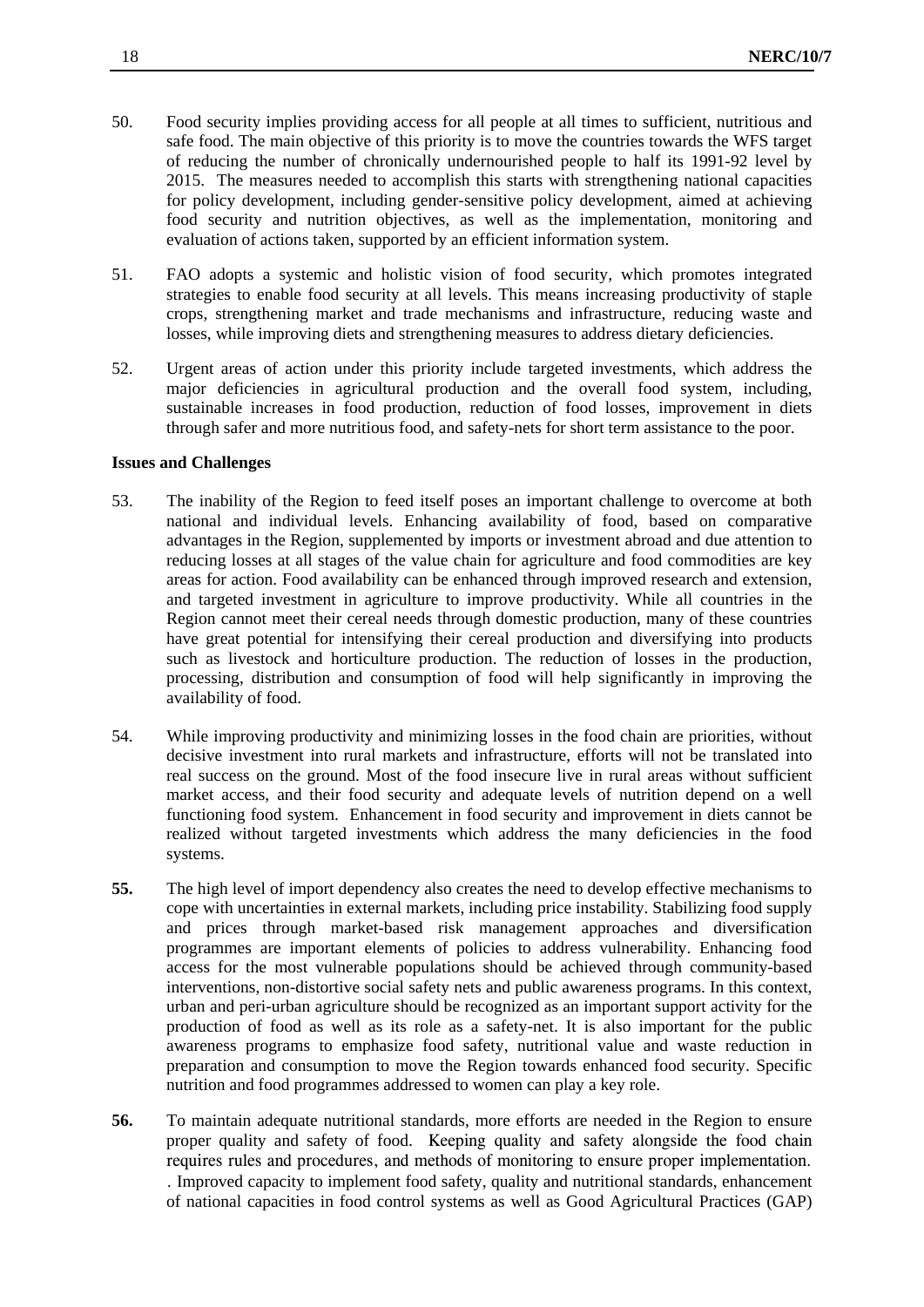and Hazard Analysis and Critical Control Point (HACCP) are areas for priority action. Promoting inter-regional exchange of knowledge and technology on agriculture and food can also help increase domestic productivity and conservation of food, which would further help reduce the food gap.

**57.** The availability and quality of basic data on food and agriculture has been declining in many countries of the Region as in other developing countries. In order to design and implement effective food security policies and programmes in the countries in the region, relevant and reliable statistical information is needed to measure the extent, location and causes of food insecurity and to monitor and evaluate the impact of policies.

# **Regional Priority Area B: Fostering Agricultural Production and Rural Development for Improved Livelihoods**

# **Objectives of Regional Priority Area B**

- Unleashing the potential of agriculture as a major contributor to poverty reduction and maximizing its role in income generation and support to livelihoods
- Promoting the commercialization of agriculture
- Diversifying agriculture into high value added activities
- 58. Agriculture has an important role in reducing food insecurity through its contribution to income generation and food availability. Rural households generate income from agricultural activities and/or from employment in rural non-farm activities which are in most cases linked to the agriculture sector (including the production of inputs, repairs of agricultural implements and output processing). In addition, income earned from agricultural activities is spent on locally produced g**o**ods, and this demand is essential for the survival of the rural non-farm sector. Given the high dependence of the poor people's livelihoods on agriculture, growth in this sector is an essential component of poverty reduction and food security strategies. Agriculture also has an important role in mitigating food or income shocks for people.
- 59. Agriculture's role in supporting livelihoods and food security is not fully realized in many of the countries in the Region, where it employs more than 70% of the workforce in poor countries, but its growth remains stagnant in most of the countries. The majority of the poor are concentrated in rural areas (84% in Yemen, 75% in Tunisia, 62% in Syria). There are many issues and challenges to be addressed in order to tap agriculture's full potential in rural areas and enhance its contribution to poverty eradication and food security in the Region.
- **60.** Immediate areas of action in the region are: (i) reinforcing competiveness and market access, (ii) developing comprehensive strategies and policies for sustainable integrated agriculture and rural development (iii) ensuring inclusion of women in all aspects of the food system (iv) promoting investment to all key areas and ensure an enabling environment for investments, including addressing key policy challenges related to private international investments to agriculture such as land use and tenure.

#### **Issues and Challenges**

61. The targeting of agriculture from a systemic and holistic perspective to achieve food security, employment generation, health, and poverty reduction is a key element to the promotion and commercialization of rural agriculture and to maximize its contribution to overall economic growth. However, in most countries, the rural sphere has remained isolated with weak linkages to markets outside the local areas. Reinforcing access to markets and developing competitive farms and businesses are a challenge that needs to be addressed. Extension services, enhancement of entrepreneurial skills, and developing exports to niche markets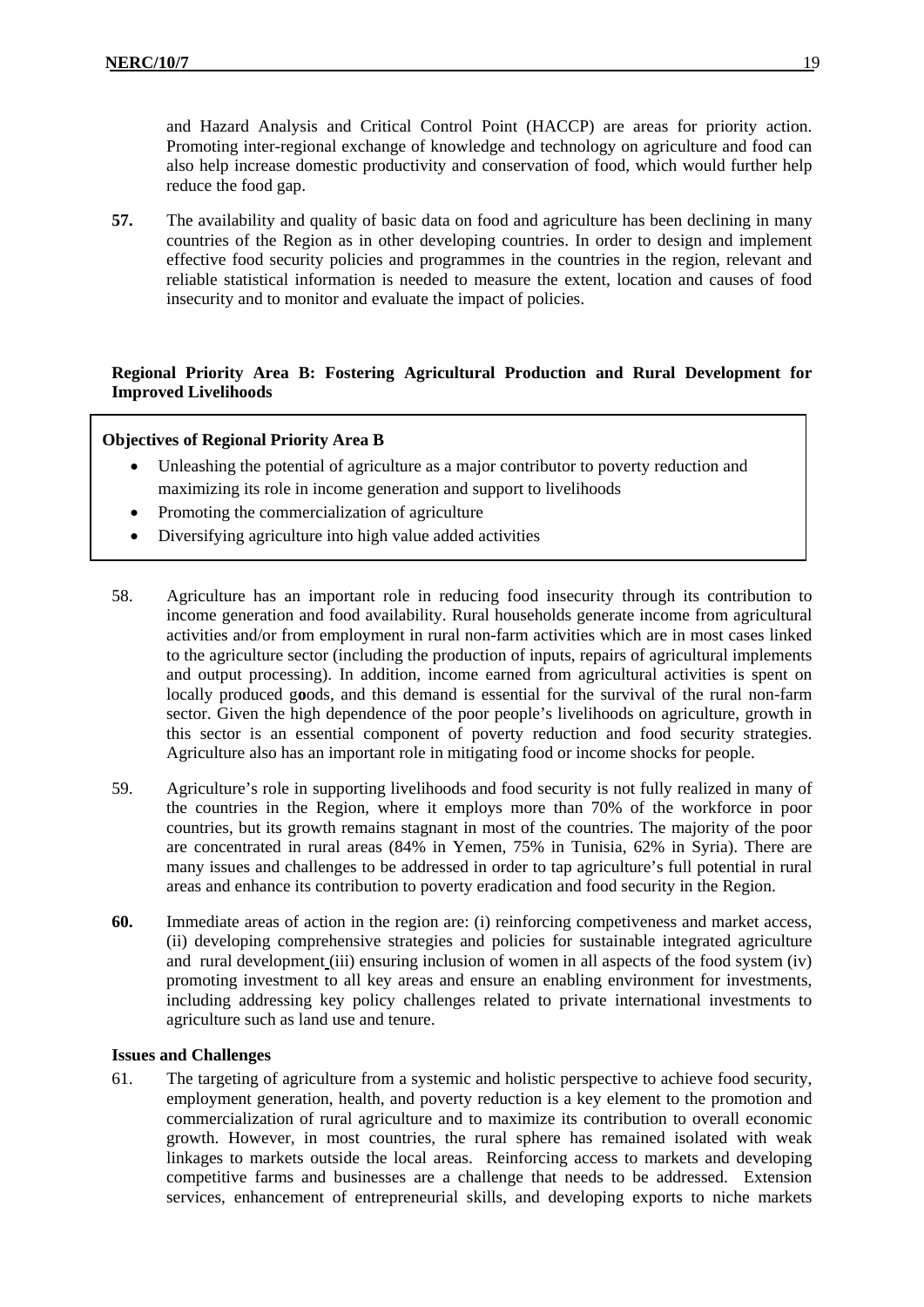within the Region and outside would contribute to sustainable employment creation and capacity development.

- 62. Although the growth rates of agricultural value added has been erratic in most countries of the Region due to the absence of comprehensive and integrative policies, the transformation of agriculture towards an efficient and effective production-processing- marketing orientation is very promising for the Region. Already some of the major fish and horticulture exporting countries like Oman, Morocco and Tunisia have shifted their attention towards quality and value conscious European markets and that is also likely to happen in many livestock surplus countries as well.
- 63. Women are actively involved in agriculture in rural areas, as farmers, providers of food and entrepreneurs often operating with little resources and capacity. Ensuring inclusion of women in extension, skill development and other areas for capacity development should be part of the strategies for the enhancement of rural agriculture. The resources needed to address the challenges will have to come from increased investment, both public and private. In sharp contrast with the period between the 1970s and 1980s, public expenditures on agriculture for the region have been very low in the past ten years, particularly in relation to the contribution of agriculture to GDP. The share of agriculture to GDP is about 12% on the average for the region while the share of agriculture expenditure in total expenditure does not exceed 5% on average. In recent years however, the region has seen an increase in intra-regional investments in agriculture which are growing amidst the global financial crisis and the expected lower levels of foreign direct investment (FDI) inflows from developed countries. Many countries in the region are investing in primary agriculture (mostly in the form of land purchases/leases) in resource-rich countries in order to increase their food supplies. While there are issues to be addressed (optimal scale, water and land use and land tenure) regarding sustainability and food security impacts of these international investments to agriculture, they potentially constitute an important element in improving the performance of agriculture in the region.
- **64.** Development of strategies, programmes and policies for sustainable integrated rural development is also important. In addition, countries can benefit from the promotion of intraregional cooperation in trade and investment in food and agriculture as well as intra-regional harmonization of agricultural, food and trade policies with due consideration of relative comparative advantages of countries. Improvement of productivity research and extension and strengthening linkages among research, development and extension in collaboration with stakeholders and relevant partners need to be given more attention. This includes strengthening human and institutional capacities and regulatory policies in all areas of agriculture and food. In addition, establishing an internationally integrated and efficient national agricultural information system is considered vital for the Region.

#### **Regional Priority Area C: Sustainable Management of Natural Resources**

# **Objectives of Regional Priority C**

- Ensuring availability of water to support agriculture and food security for today and the future
- Ensuring sustainable management of forest, trees and range land resources to in contribution to food security, climate change mitigation and water conservation
- Protecting soils and preventing desertification
- Increasing fisheries and aquaculture production in a sustainable manner

65. The limited availability of natural resources, particularly of water is the most limiting factor in the fight to overcome food insecurity in the Region, at both national and regional levels. Agriculture is the largest user of water (89% compared to 6% for domestic/urban use and 5% for industry).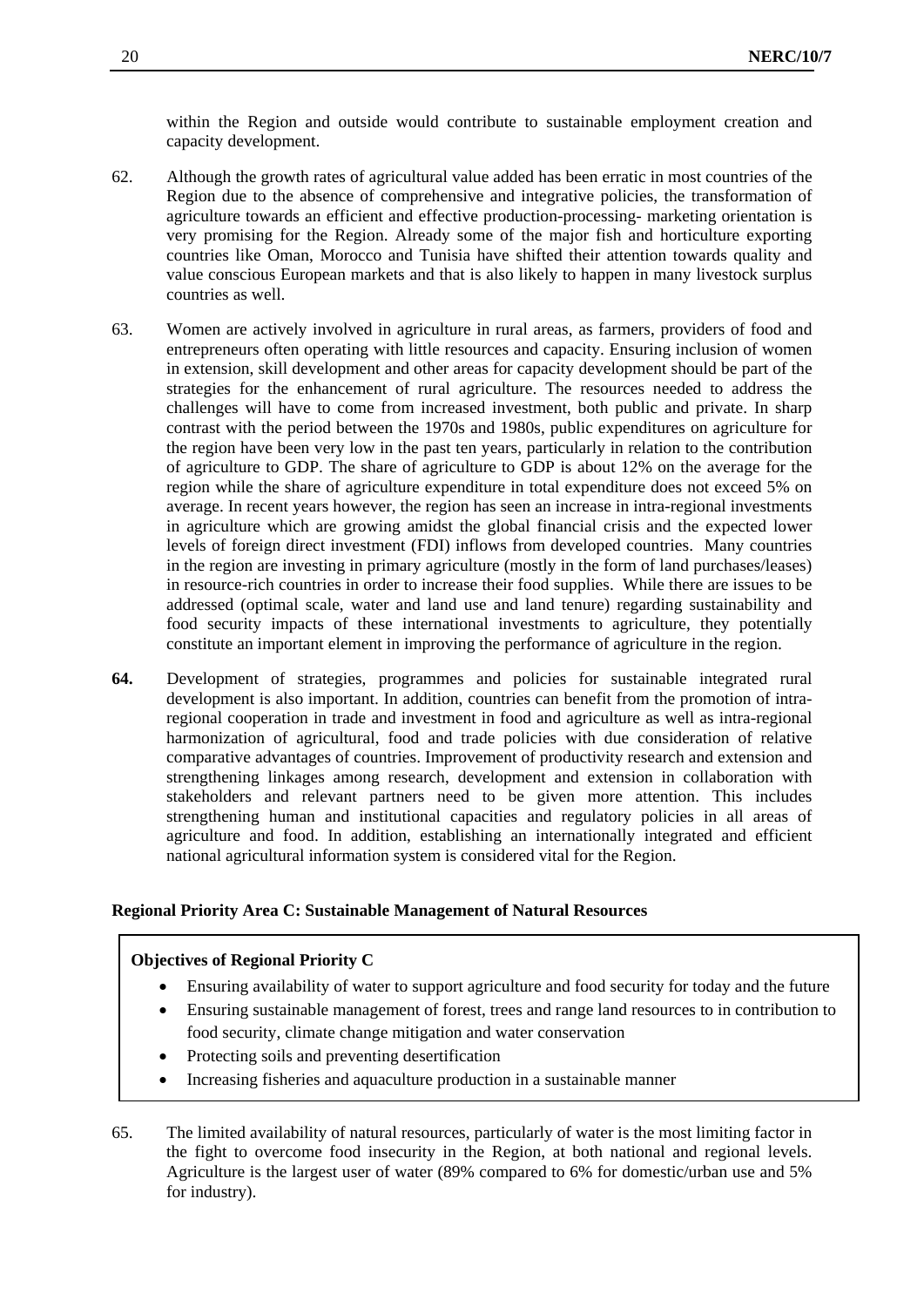66. Sustainable management of natural resources has assumed significant importance due to increased demand on these resources brought on mostly by population pressure. The direct effect of this pressure is observable on the decreasing availability and quality of water and land. In addition fisheries, forestry, and range resources are shrinking both in quantitative and qualitative terms due to over-exploitation and encroachment. It has thus become an urgent priority of the Region to develop and implement policies for effective and sustainable land and water management as well as improved management of fisheries, rangeland and forestry. Another priority that has emerged from such needs is the adoption of appropriate technology to extract as much productivity as possible from available resources in a sustainable manner and to obtain incremental increase through conservation, reuse and rationalization of consumption. Opportunities for water harvesting, re-use of waste water, enhancement of rangeland, development of fisheries and aquaculture have great potential in many countries of the Region. It will be necessary in this regard to promote the engagement and participation of all stakeholders in planning and managing water, land and genetic resources in addition to promoting regional cooperation on trans-boundary water management.

# **Issues and Challenges**

- 67. The Region needs a progressive move toward water and natural resource saving systems reflected through policies, best practices, investment, education, information, and research. A holistic approach to water and resource management is the first step in addressing the challenges the Region faces and to identify solutions
- 68. The irregularity of available water and the fragile nature of lands in the Region also necessitate an effective approach toward conservation of these resources, both at country and regional levels. These issues severely threaten food security in the Region not only at present but also for the future where demands on these resources will keep growing. For sustainable management of fisheries, the majority of the countries in the Region will need to optimize and rationalize the exploitation of fisheries and aquaculture resources and implementing product valorization throughout the fish chain. Conservation of genetic resources and traditional knowledge is an important aspect of natural resources conservation. Developing capacities for policies and educational and awareness efforts at country level are also crucial.
- 69. In this regard, information and alert systems at country and regional level need to be developed to help better manage risks, control pollution, and facilitate exchange of information. Intra-regional cooperation is also essential to better utilize and conserve natural resources.

# **Regional Priority Area D: Responding to Climate Change Impacts and Developing Adaptation Strategies**

# **Objectives of Regional Priority Area D**

- Improving national and regional capacities to cope with adverse impacts of climate change
- Identifying practices for adaptation and mitigation of climate change impacts
- Reducing the contribution of agriculture to climate change
- 70. Climate Change (CC) is expected to have major impacts on agriculture and food security in the Region. CC is likely to adversely affect agriculture through changes in temperature, precipitation, extreme climatic events, and rising sea levels. These may result in such adverse effects as further deterioration of water scarcity, land degradation, crop failures, loss of rangeland and other vegetation covers, livestock deaths, and decline of fisheries production and deterioration of fish quality.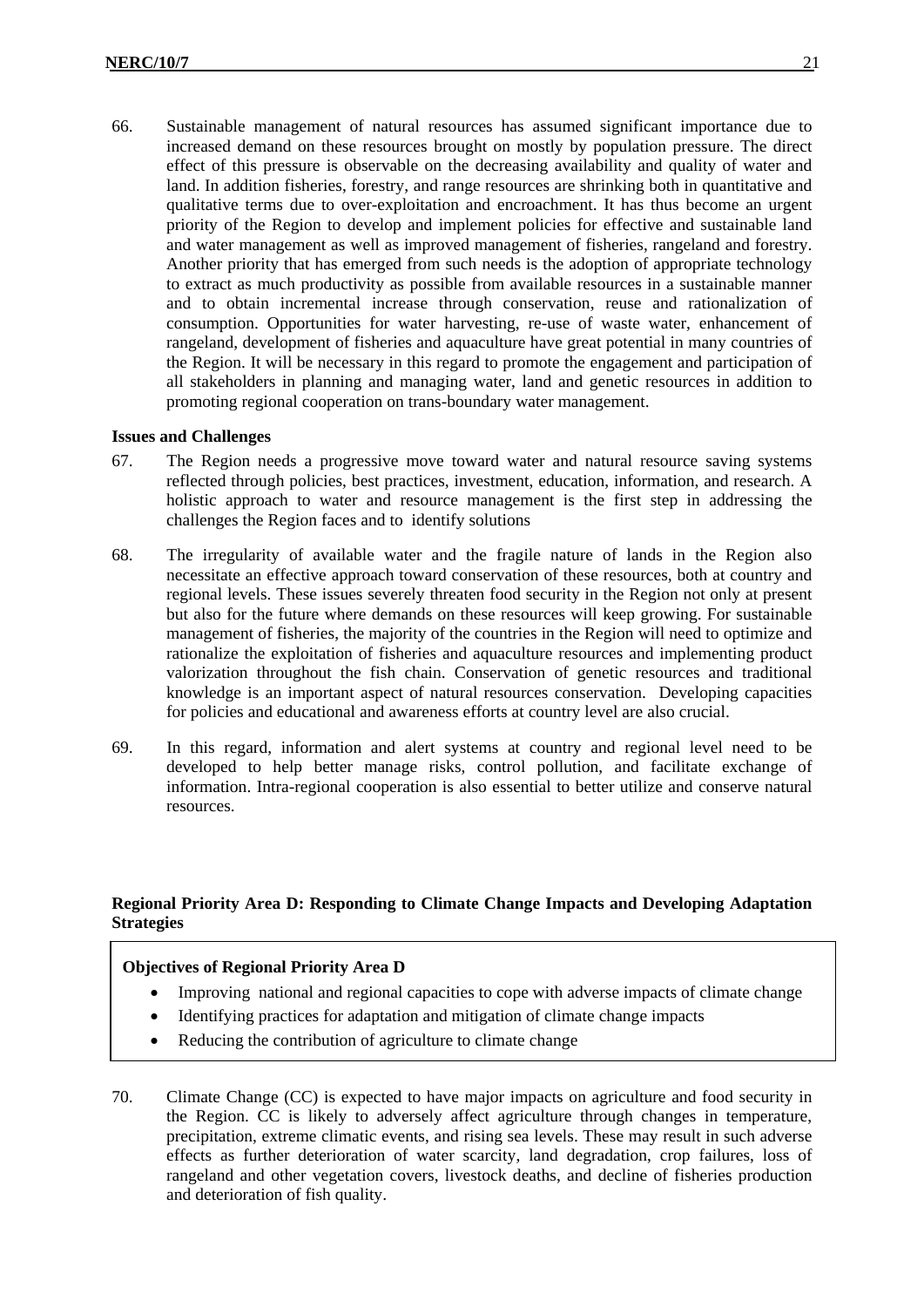71. It is therefore a high priority for the Region to plan national policies of adaptation strategies, including the development of early warning systems, the establishment of unified national frameworks and the enhancement of cross-sectoral coordination. Enhancing institutional and technical capacities in monitoring and assessment of climate change impacts is another area of urgent action. Regional cooperation in data collection, exchange of information, and monitoring and assessment of climate change impacts is an important element in implementing these priority areas of action.

#### **Issues and challenges**

- 72. The Region suffers from highly irregular and limited availability of natural resources, a situation expected to be exacerbated by CC impacts. An important challenge for the Region will be to reduce the impacts of CC while maintaining adequate levels of food production and developing best practices for adaptation to CC. The impacts of CC need to be tackled at multidimensional levels: micro, meso, and macro as well as regional level and adaptation strategies need to be developed with stakeholders
- 73. An important component of the work related to CC is the support to policy planning of adaptation strategies. In addition, capacity development, including the assessment of CC impacts and vulnerability, observation and monitoring, communication and networking, and the identification and implementation of adaptation and mitigation activities, are needed.
- 74. Financial limitations to meet necessary investments for addressing CC agendas pose an important challenge. Global financial mechanisms for CC adaptation and mitigation which may provide additional resources need to be tapped, as along with intra-regional financial resources.

# **Regional Priority Area E: Preparedness for, and Response to, Food and Agriculture Emergencies**

# **Objectives of Regional Priority Area E**

- Enhancing capacities for disaster response and risk reduction
- Linking relief efforts with long term sustainable development
- Mitigating long term impacts of disasters
- 75. The Region has long experienced a host of frequent and persistent natural disasters such as droughts, animal and plant pest infestations and diseases as well as some recent human induced disasters such as war and displacement of population. Vulnerability to price shocks due to high levels of food import dependency is an important cause for human suffering in the Region, as demonstrated by the recent surge in staple food prices of 2007-2008. These shocks have increased chronic poverty and hunger particularly among the very poor with limited coping capacity. Increasing the capacity to forecast and prepare for such disasters well ahead of their occurrence should mitigate their impact to a large extent.
- 76. It is a high priority of the Region to install early warning systems for impending disasters and to develop disaster preparedness plans for meeting any threat to food supplies and agriculture output. It is also of equivalent importance to enhance capacity for prevention and mitigation of disasters including trans-boundary plant and animal diseases.

#### **Issues and Challenges**

77. Most countries in the Region have limited capacities to address emergency shocks, and the threat they impose on the livelihoods of the most vulnerable. The inability to respond to shocks throws most of the vulnerable poor into dire situations which threaten their food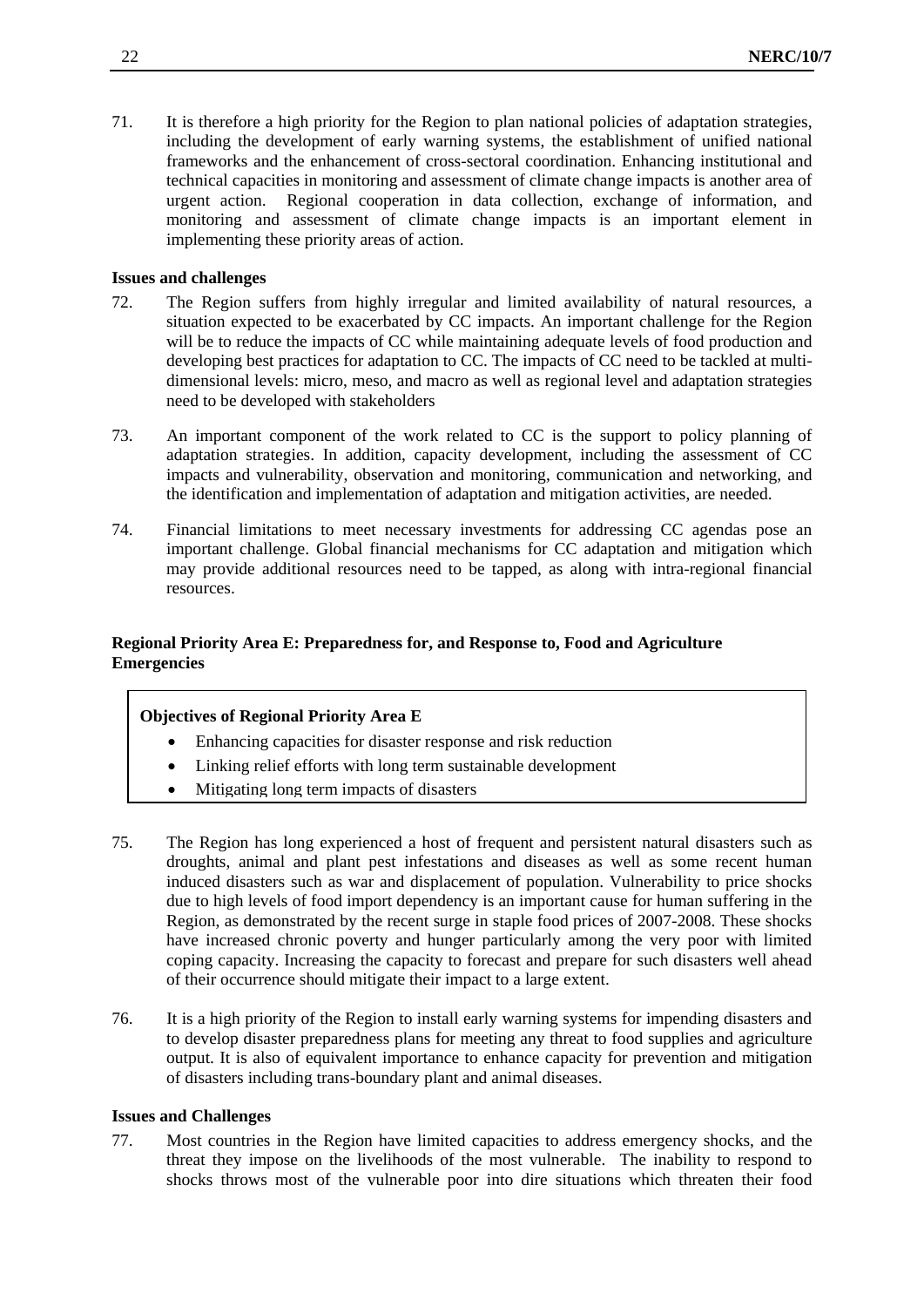security. Reducing the vulnerability both in the short and long terms is an important priority for the Region.

- 78. An important factor in the Region which exacerbates the impacts of emergencies is the high levels of population density in some areas as well as the large numbers of young children. Women and children often bear a disproportionate share of the devastating impacts of emergencies. The fragile nature of the natural resources create an additional burden which hinders the ability for countries to cope with the negative impacts of disasters
- 79. Emergencies of a regional nature include trans-boundary animal diseases and plant pests which necessitate coordinated effort at the regional level.

#### **IV. IMPLEMENTATION OF THE RPF**

- 80. The FAO Decentralized Offices (DOs) network in the Region includes the FAO Regional Office (RNE), three sub-regional offices (North Africa, Oriental Near East and the Gulf States and Yemen), and twelve FAO Representations (FAORs)<sup>18</sup>, including nine fully fledged representations.
- 81. The FAO Decentralized Offices in the Region include high level expertise for carrying out the regional and sub-regional inter-disciplinary work focusing on the RPF's priority areas. The FAO capacity in the Region will be significantly enhanced following the establishment of the sub-regional offices in the Oriental Near East, and the Gulf States and Yemen. With these new sub-regional offices, the decentralized expertise in the Region will reach 37 technical staff covering the following disciplines: food systems; nutrition and food safety; irrigation and water resources; land tenure; plant production; plant protection; controlling the desert locust; animal production and health; forestry; fisheries; environment; agro-industries; information technology; knowledge and information management for development; policy analysis and assistance; trade policies; regional and country project operations and field programme development.
- 82. The FAO core functions through which FAO assistance will primarily be delivered include: (a) monitoring and assessment of long-term and medium-term trends and perspectives; (b) assembly and provision of information, knowledge and statistics; (c) development of international instruments, norms and standards; (d) policy and strategy options and advice; (e) technical support to promote technology transfer and build capacity; (f) advocacy and communication; (g) inter-disciplinarity and innovation; (h) partnerships and alliances. For an effective implementation of the RPF, the mix of expertise in the Region will be organized and streamlined across the Region focusing on the identified priorities and building synergies between technical areas in a highly participatory manner to address the various facets of the inter-disciplinary nature of these priorities and their expected results. The implementation will be facilitated by establishing thematic taskforces of experts around three core areas: agricultural and food systems; economic, social and policy assistance; and natural resources and climate change. In addition, the technical and operational linkages among the Regional Office, sub-regional offices and country offices will be strengthened and made more coherent guided by the ongoing FAO reform on decentralization.

#### **Field Programme Development and Mobilization of Resources**

1

<sup>&</sup>lt;sup>18</sup> The FAO Regional Network includes the Regional Office for the Near East (RNE) based in Cairo, and three sub-regional offices, namely, the Sub-regional Office forthe Oriental Near East (SNO) based in Cairo with FAORS in Syria, Iraq, Iran, Jordan, Lebanon, and Egypt; the Sub-regional Office for North Africa (SNE) in Tunis with FAORs in Mauritania, Morocco, Algeria, Tunisia and Libya; and the Sub-regional Office for the Gulf Countries (SNG) in Abu Dhabi with an FAOR in Yemen.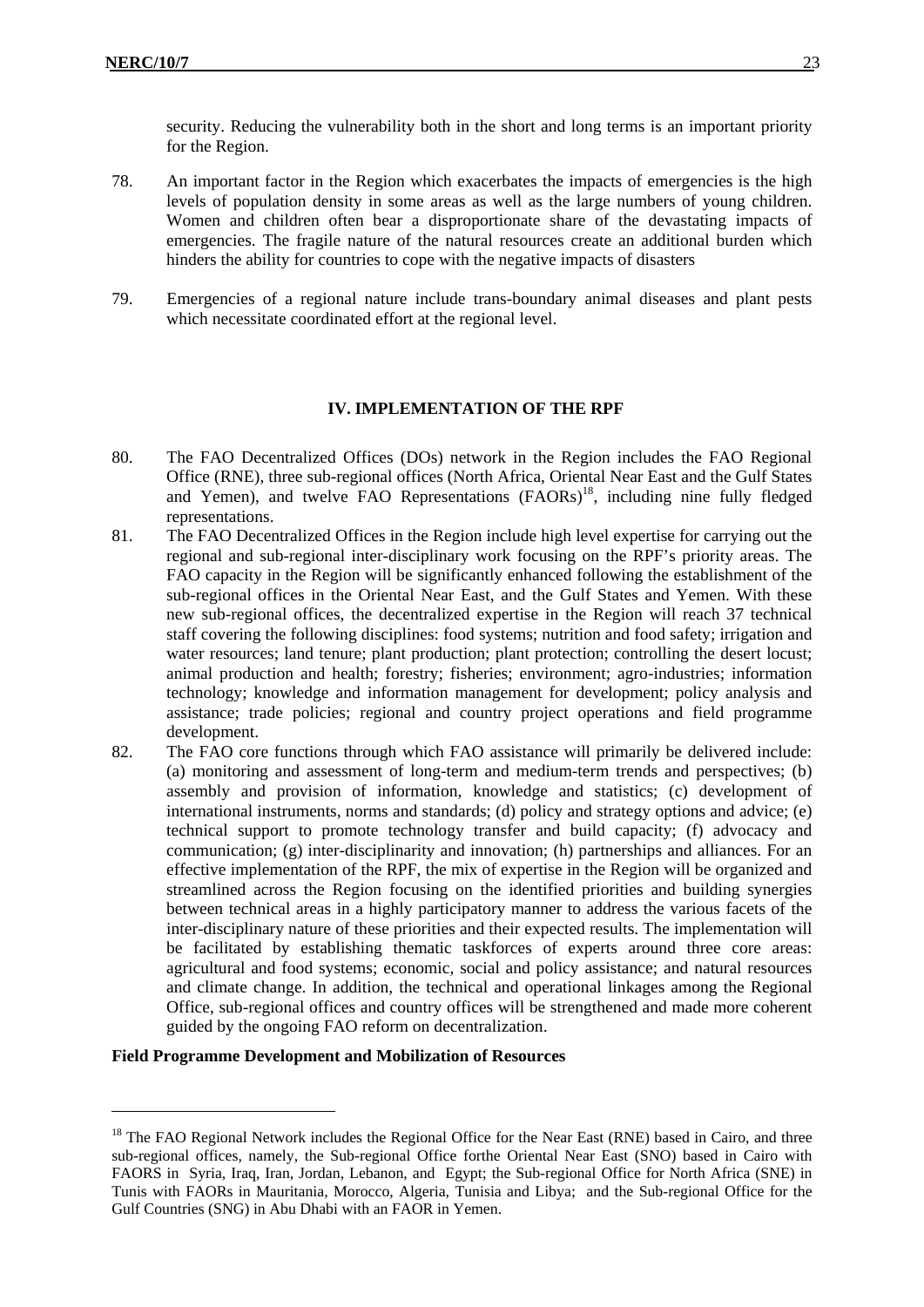- 83. The field programme development and implementation in the Region incorporates a substantive portfolio of projects spanning a wide spectrum including agriculture, fisheries, forestry, nutrition and food safety, food security and others. The experience gained and lessons learned in the formulation and implementation of these projects and related operational support represents a valuable service to member countries in the Region. In particular, the regional Technical Cooperation Projects (TCP) will be made coherent with the RPF while continuing to be based on individual country needs/requests as reflected in country programme frameworks.
- 84. The resources needed for the implementation of the RPF will be funded through both FAO regular programme and extra-budgetary resources, allocated to various FAO programmes. The Regional Office will assess the funding gap and reach out to donors in and outside the Region to promote cooperative programmes to address regional needs and priorities in areas of mutual benefit. Resource mobilization for extra-budgetary resources will be carried out in close collaboration with the FAO Technical Cooperation Department to align the strategy of resource mobilization at the regional level with the institutional strategy of FAO. Close collaboration with the FAO Resource Mobilization and Operations Support Service (TCSR) will ensure a streamlined approach and process for resource mobilization effort.

#### **Partnerships**

1

- 86. In the framework of the FAO Partnership Strategy, the RPF will be used as a platform for building partnerships with key players in the Region, including Regional Organizations, UN agencies and networks, technical organizations, Civil Society (CSO) and non-Governmental Organizations (NGO) and private sector. To this aim, the RPF will be presented to the regional Organization, the UN agencies and the donors active in the Region after its adoption by the regional conference.
- 87. A high priority will be given to Partnerships for advocacy on major FAO goals and for knowledge and experience sharing in support of regional cooperation. The role of the regional commissions and existing active regional thematic networks<sup>19</sup> covering major themes for the region, including water, policy, and knowledge dissemination will be strengthened. RNE will promote partnerships with NGOs and CSOs in the Region within the framework of the newly reformed CFS and in support of the objective of eradicating hunger in the region. Recognizing their role in agricultural development, RNE will seek opportunities to work in partnership with the farmers' associations and the private sector to promote sustainable management of natural resources and to alleviate poverty, including through knowledge sharing and investment
- 88. Already established UN frameworks provide an excellent basis to work with partners. The FAO regional office aims at strategically positioning FAO in the UN wide system in the region, in pursuit of the achievement of the World Food Summit and the MDGs in the region. In this context, it is worth noting that over the last two years the FAO Regional Office has significantly strengthened its relations with the UN agencies, IFAD and the World Bank. This has led to several common initiatives, including the publication of major reports on Food security and agriculture Investment in the region. The FAO Regional Office is actively collaborating with its UN partners within the Regional /UNDG framework to raise awareness on issues of strategic importance, such as Food Security and Climate change and to provide guidance to the UNCTs with regard to the UNDAFs. The FAO Regional Office also heads the

<sup>&</sup>lt;sup>19</sup> They include, inter alia: the Agricultural Food Marketing Association for the Near East and North Africa Region (AFMANENA), AARINENA (Association of Agricultural Research Institutions in the Near East and North Africa), NENARACA (Near East and North Africa Regional agric credit Association), CARDNE (Regional Centre on Agrarian Reform and Rural Development for the Near East), Inter-Islamic Network on Water Resources Development and Management NENARNAP (Near East and North Africa Regional Network for Agricultural Policies), NERAKIN-RAIS (Near East and North Africa Rural & Agricultural Knowledge and Information Network), RADCON (Rural and Agricultural Development Communication Network), SESRTCIC (Statistical, Economic and Social Research and Training Center for Islamic Countries).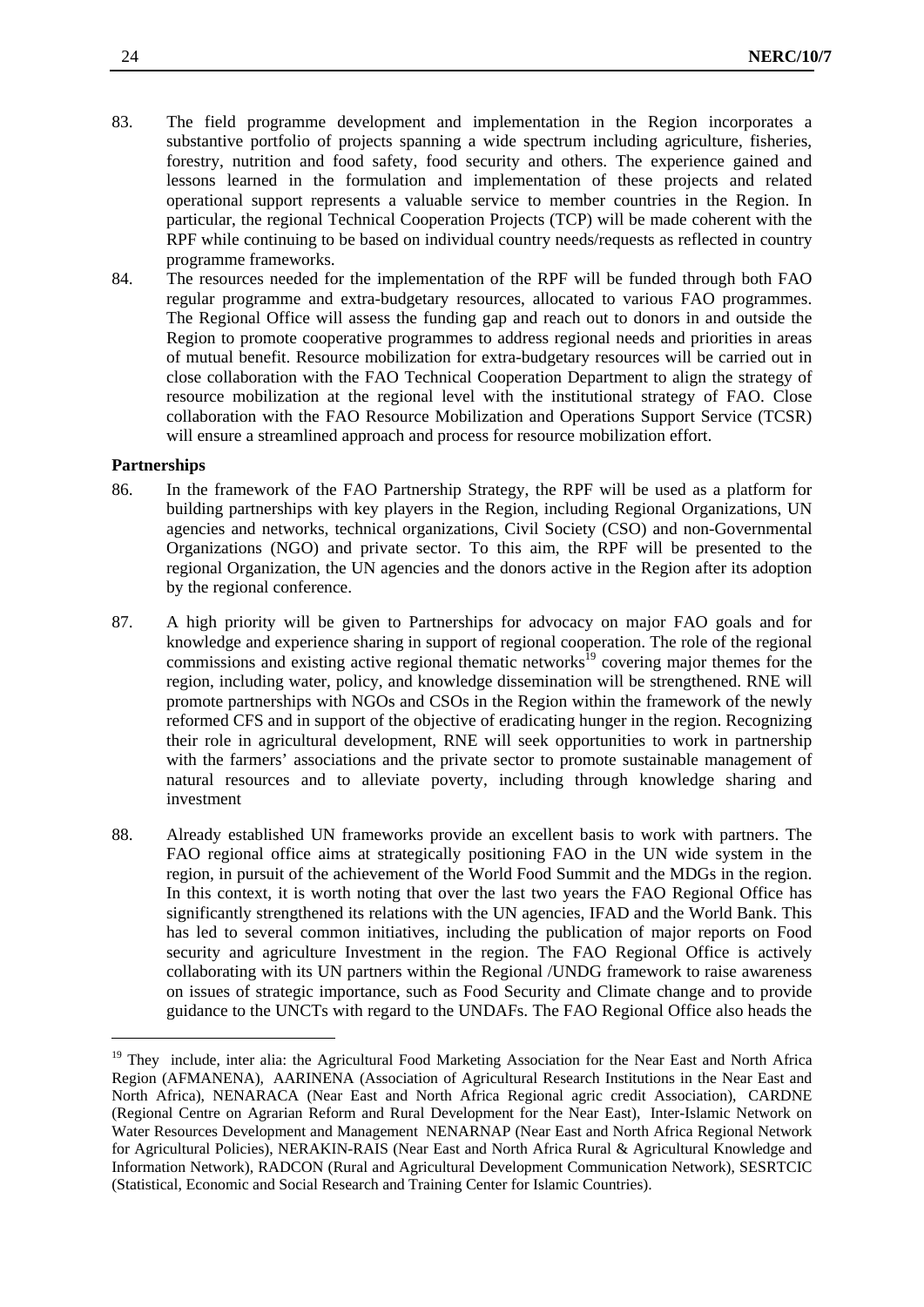Task Force on Food Security within the Regional Coordination Mechanism established in the framework of the ESCWA.

89. The RPF will be used as a dialogue and advocacy tool to strengthen the collaboration with major regional organizations, including the League of Arab States (LAS), AOAD (Arab Organization for Agricultural Development), Arab Maghreb Union (AMU) and the Organization for Islamic Countries (OIC), in the areas of food security, agricultural development and natural resources management, the RPF will also be used to strengthen the technical collaboration with technical agencies based in the region, such as ICARDA and ACSAD.

# **Follow-up, Monitoring and Evaluation**

- 90. Following the endorsement of Member countries, the RPF is to be translated into pragmatic and operational action plans contributing to the FAO strategic results hierarchy through the formulation of Regional Results, to be reflected in the Regional/Sub-regional Programme of Work and Budget starting in 2012. The RPF will inform Country Programming Frameworks (CPF) and the FAO Country Workplans.
- 91. Starting in 2012, regular monitoring will identify achievements, success factors, obstacles, lessons learnt and actions required to improve the performance of the programmes, in line with the results-based monitoring and reporting systems currently being developed and deployed by the Organization. This will provide critical feedback for further refinement and adjustments in the action programmes. To this end, information will be continuously collated within the context of the Regional/Sub-regional Programme of Work and Budget mechanisms. In addition, particular thematic evaluations will also need to be periodically conducted for specific purposes such as advocacy, raising awareness and resource mobilization. The RPF is, therefore, a living document that evolves over time.
- 92. Within the FAO Strategic Framework, and in close collaboration with member countries and partners in development, the decentralized network in the Region is fully committed to the implementation of the RPF.
- 93. The RPF shall be revised each biennium to reflect new development arising from country programmes, from the changes in the overall FAO Strategic Priorities or at the request of the member countries.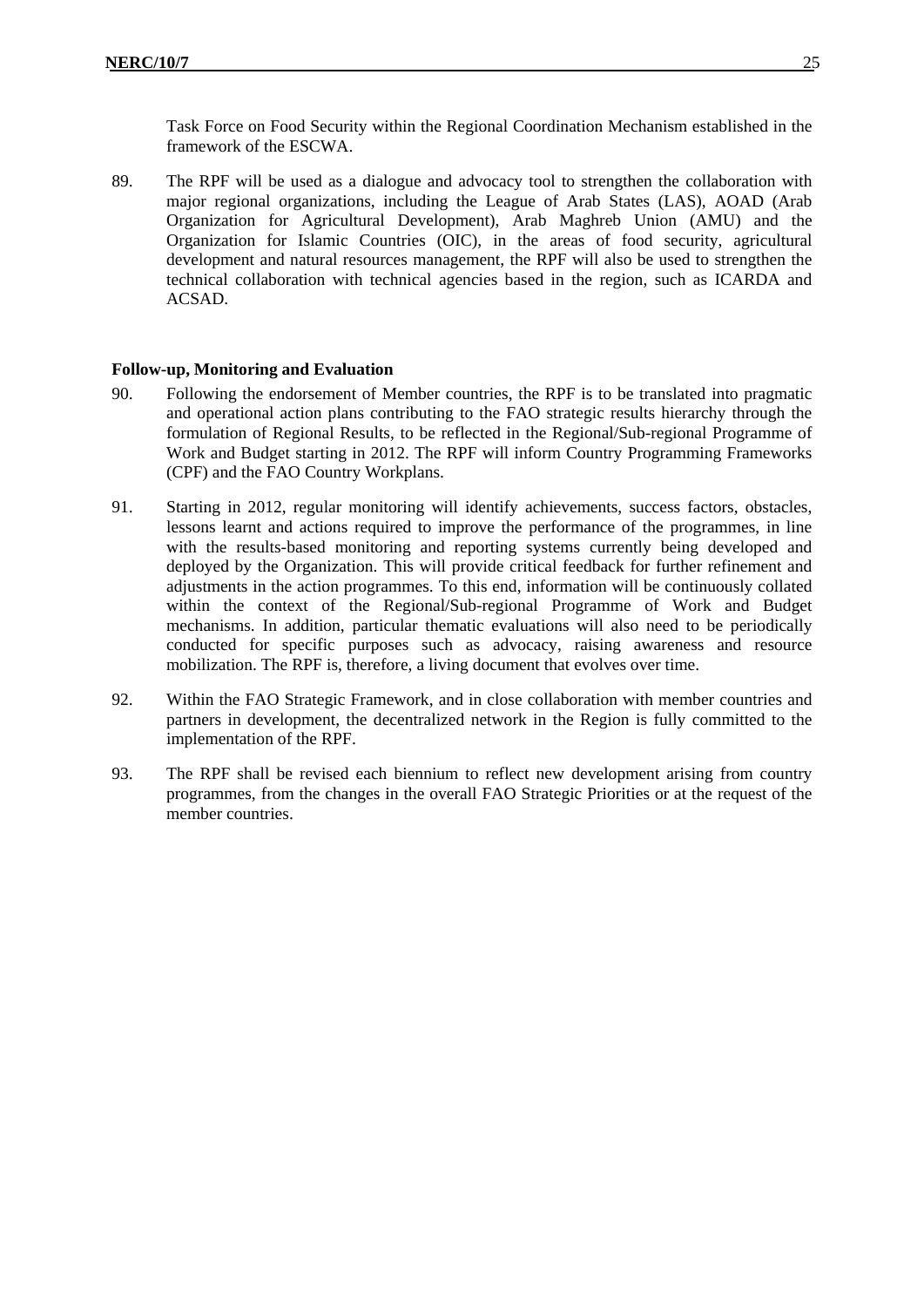# **Annex I. Summary of Key Actions Proposed Under Each Regional Priority: by Sub-regions**

(Based on outcome of a Consultative Meeting organized in Cairo, 4 – 7 October 2010)

|                                  | <b>Subregional Group for North Africa</b><br>(SNE)                                                                                                                                                                                                                                                                                                                                                                                                                                      | <b>Subregional Group for Oriental Near East</b><br>(SNO)                                                                                                                                                                                                                                                                                                                                                                                          | <b>Subregional Group for the Gulf States and Yemen</b><br>(SNG)                                                                                                                                                                                                                                                                                                                                                                                                                                                   |  |  |  |  |  |  |  |
|----------------------------------|-----------------------------------------------------------------------------------------------------------------------------------------------------------------------------------------------------------------------------------------------------------------------------------------------------------------------------------------------------------------------------------------------------------------------------------------------------------------------------------------|---------------------------------------------------------------------------------------------------------------------------------------------------------------------------------------------------------------------------------------------------------------------------------------------------------------------------------------------------------------------------------------------------------------------------------------------------|-------------------------------------------------------------------------------------------------------------------------------------------------------------------------------------------------------------------------------------------------------------------------------------------------------------------------------------------------------------------------------------------------------------------------------------------------------------------------------------------------------------------|--|--|--|--|--|--|--|
|                                  |                                                                                                                                                                                                                                                                                                                                                                                                                                                                                         |                                                                                                                                                                                                                                                                                                                                                                                                                                                   |                                                                                                                                                                                                                                                                                                                                                                                                                                                                                                                   |  |  |  |  |  |  |  |
| 1.<br>2.<br>3.<br>4.<br>5.<br>6. | Reinforcing capacities for effective elaboration and<br>implementation of policies, and their monitoring<br>and evaluation<br>Assisting in the identification, preparation of<br>investment projects and reinforcement of national<br>capacities<br>Reinforcing linkages among research development<br>and extension<br><b>Improving information systems</b><br>Promoting integration among countries<br><b>Education programmes to enhance understanding</b><br>of food related issues | Reducing /preventing losses and improving<br>quality and safety at all stages of the food chain<br>Promoting demand driven agriculture and<br>2.<br>developing the agricultural value chain.<br>Harnessing potential of rainfed agriculture and<br>3.<br>promote diversification while assuring optimal<br>use of water and land<br>Improving Research and Extension, and<br>4.<br>promoting Investment for enhancing agriculture<br>productivity | Promoting community-based interventions, non-<br>distortive social safety nets, and policy measures<br>and awareness programmes and campaigns.<br>Improve food safety, quality and nutritional<br>2.<br>standards<br>3.<br>Stabilize food supply and prices through market-<br>based risk management approaches and<br>diversification programmes.<br>Promote food availability based on comparative<br>4.<br>advantages, imports, or investment abroad while<br>reducing losses at all stages of the value chain |  |  |  |  |  |  |  |
|                                  | Priority B: Role of Agriculture in Poverty Reduction and Food Security                                                                                                                                                                                                                                                                                                                                                                                                                  |                                                                                                                                                                                                                                                                                                                                                                                                                                                   |                                                                                                                                                                                                                                                                                                                                                                                                                                                                                                                   |  |  |  |  |  |  |  |
| 1.<br>2.<br>3.<br>4.             | Support actions to involve women in all areas and<br>reinforce capacities in these areas<br>Adopt of integrated, multidisciplinary and<br>participatory approaches<br>Support commercialization and valuation of local<br>and traditional products<br>Reinforce support activities in urban and peri-<br>urban agriculture recognizing the role of urban/peri-<br>urban agriculture                                                                                                     | 1. Holistic approach to agriculture as the main drivers of<br>growth in consideration of employment generation an<br>poverty reduction<br>2. Promoting regional cooperation in consideration of<br>comparative advantages and food security.<br>3. Promote agriculture investment through<br>improvement of markets and rural finance and<br>credit<br>4. Good information systems for agriculture and food                                       | Enhancing Regional Economic Cooperation and<br>Integration of Food and Agriculture Policies and<br><b>Trade Regulations</b><br>Integrate agriculture investment with social service<br>2.<br>sectors for the benefit of small farmers to ensure<br>highest return and impact on rural livelihood.<br>3.<br>Capacity building through the whole value-chain                                                                                                                                                        |  |  |  |  |  |  |  |
|                                  | <b>Priority C: Natural Resource Management</b>                                                                                                                                                                                                                                                                                                                                                                                                                                          |                                                                                                                                                                                                                                                                                                                                                                                                                                                   |                                                                                                                                                                                                                                                                                                                                                                                                                                                                                                                   |  |  |  |  |  |  |  |
| 1.<br>2.<br>3.<br>4.<br>5.       | Integrated water management approach-policies,<br>investment, training<br>Water and natural resources saving systems<br>Conservation of genetic resources and/or rehabilitation<br>of traditional knowledge<br>Improved management of emergency risks<br>Better cooperation among the countries in the region                                                                                                                                                                           | Appropriate policies for effective land and water<br>management<br>Appropriate technologies for increasing availability<br>2.<br>(including treated water) and rationalizing use of<br>water<br>Developing comprehensive plan for Land use<br>3.<br>Encourage participation of all stakeholders in<br>4.                                                                                                                                          | Adopting modern irrigation systems and water-<br>1.<br>saving techniques<br>2.<br>Enact rules and regulations for sustainable water<br>use, particularly ground water<br>Consider reforming incentive structure and policies<br>3.<br>for higher water use efficiency<br>Develop national plans for the re-use of treated                                                                                                                                                                                         |  |  |  |  |  |  |  |
|                                  |                                                                                                                                                                                                                                                                                                                                                                                                                                                                                         | planning and management of water resources                                                                                                                                                                                                                                                                                                                                                                                                        | waste water for agriculture                                                                                                                                                                                                                                                                                                                                                                                                                                                                                       |  |  |  |  |  |  |  |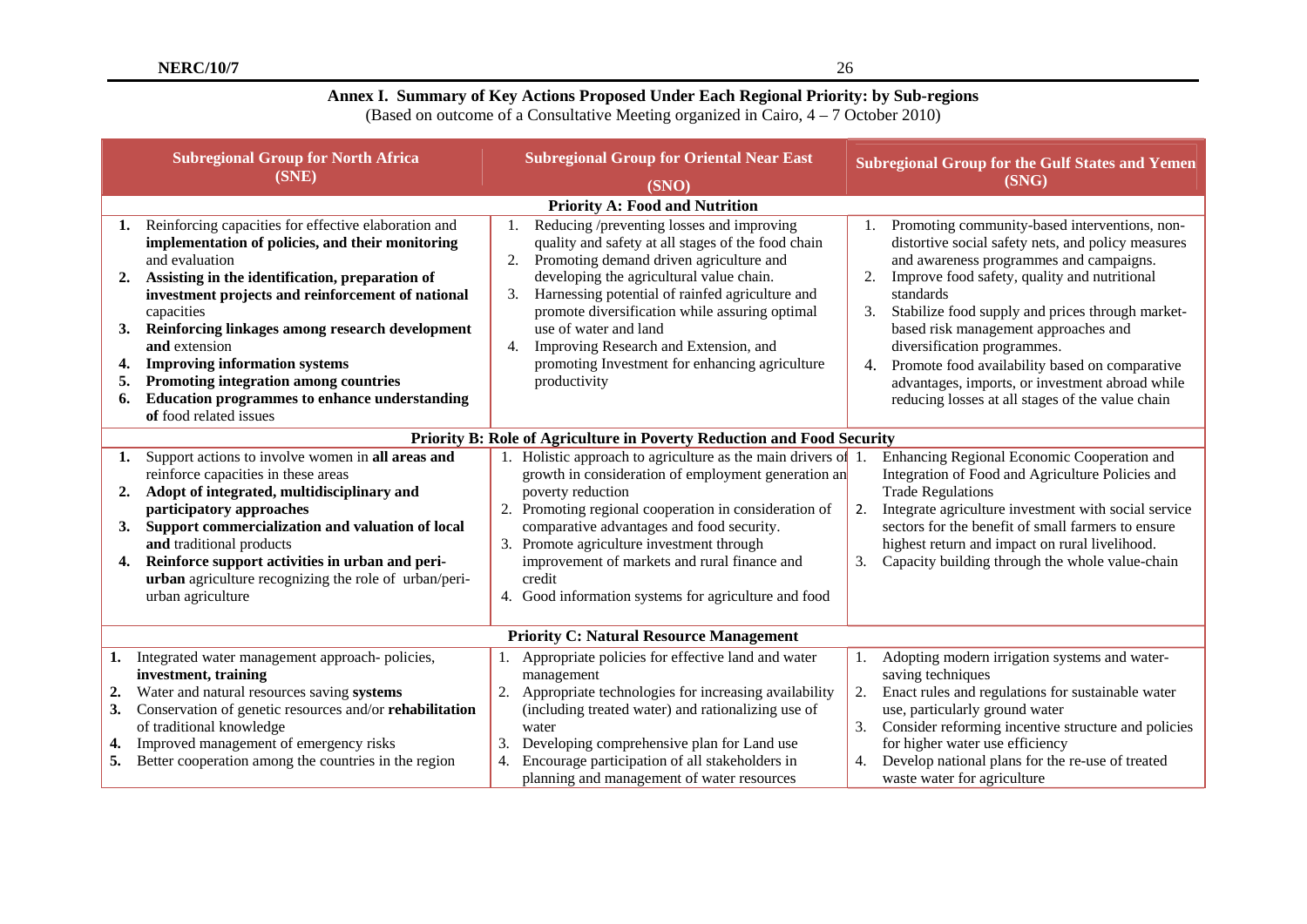# **Annex I (continued)**

| <b>SNE</b>                                                                                                                                                                                                                                                                                                                                                                                                                                                                                                                                                                                                                                  | <b>SNO</b>                                                                                                                                                                                                                                                                                                                                                                                                                                                                                                                                                                                                   | <b>SNG</b>                                                                                                                                                                                                                                                                                                                                                                                                                                                                                                                                                                                                                                                  |  |  |  |  |  |  |  |  |  |
|---------------------------------------------------------------------------------------------------------------------------------------------------------------------------------------------------------------------------------------------------------------------------------------------------------------------------------------------------------------------------------------------------------------------------------------------------------------------------------------------------------------------------------------------------------------------------------------------------------------------------------------------|--------------------------------------------------------------------------------------------------------------------------------------------------------------------------------------------------------------------------------------------------------------------------------------------------------------------------------------------------------------------------------------------------------------------------------------------------------------------------------------------------------------------------------------------------------------------------------------------------------------|-------------------------------------------------------------------------------------------------------------------------------------------------------------------------------------------------------------------------------------------------------------------------------------------------------------------------------------------------------------------------------------------------------------------------------------------------------------------------------------------------------------------------------------------------------------------------------------------------------------------------------------------------------------|--|--|--|--|--|--|--|--|--|
|                                                                                                                                                                                                                                                                                                                                                                                                                                                                                                                                                                                                                                             | <b>Priority C: Natural Resource Management (continued)</b>                                                                                                                                                                                                                                                                                                                                                                                                                                                                                                                                                   |                                                                                                                                                                                                                                                                                                                                                                                                                                                                                                                                                                                                                                                             |  |  |  |  |  |  |  |  |  |
| Management and conservation of<br>6.<br>fisheries (Research, data, training, etc.)<br>Planning and policies for fisheries and<br>7.<br>aquaculture, infrastructure, marketing<br>Improving the contribution of fishing and<br>8.<br>aquaculture to food security and sustainable<br>livelihoods for the most vulnerable populations<br>Develop approaches to address aquaculture as a<br>9.<br>separate entity recognizing its differences in<br>terms of issues, expertise and needs for capacity<br>building.<br>10. Regeneration of vegetation and importance of<br>forests in combating climate change, poverty and<br>desertification. | 5. Promoting Regional Cooperation in<br>utilization of transboundary water<br>6. Formulating policies and strengthening<br>capacities (Institutional and human) of<br>countries in Fisheries & Aquaculture<br>management, monitoring and conservation<br>7. Adopting and implementing the FAO code of<br>conduct for responsible fisheries<br>Supporting the role of fisheries in food<br>8.<br>security, nutrition and poverty reduction<br>through promotion of micro enterprises,<br>better marketing, post harvest handling and<br>awareness-raising<br>Support regional exchange of knowledge and<br>9. | Consider the use of brackish water for some salt-<br>5.<br>tolerant crops, when economically feasible<br>Enhance the capacity of national cadre leading the<br>6.<br>irrigation extension service, including a strong<br>link to NARS, as well as regulating and<br>coordinating the private sector extension activities<br>7.<br>Support capacities for strict compliance to the<br>Code of Conduct to protect fisheries resources<br>Provide more support to RECOFI to address<br>8.<br>pressing needs and challenges in member<br>countries<br>Enhance existing fisheries databases<br>9.<br>10. Encourage the multiple use of water from<br>aquaculture |  |  |  |  |  |  |  |  |  |
|                                                                                                                                                                                                                                                                                                                                                                                                                                                                                                                                                                                                                                             | technology in the field of aquaculture<br>10. Protection, recovery and community-based<br>management of rangeland                                                                                                                                                                                                                                                                                                                                                                                                                                                                                            |                                                                                                                                                                                                                                                                                                                                                                                                                                                                                                                                                                                                                                                             |  |  |  |  |  |  |  |  |  |
|                                                                                                                                                                                                                                                                                                                                                                                                                                                                                                                                                                                                                                             | <b>Priority D: Climate Change</b>                                                                                                                                                                                                                                                                                                                                                                                                                                                                                                                                                                            |                                                                                                                                                                                                                                                                                                                                                                                                                                                                                                                                                                                                                                                             |  |  |  |  |  |  |  |  |  |
| Supporting policy planning of adaptation<br>1.<br>strategies to build unified national frameworks<br>and enhance effective cross-sectoral and intra<br>regional coordination<br>Capacity development (including the assessment<br>2.<br>of CC impacts and vulnerability, observation and<br>monitoring, communication and networking, and<br>the identification and implementation of<br>adaptation and mitigation activities)<br>3.<br>Improving capacity to access easily the financial<br>resources available for CC                                                                                                                     | Enhancing capacities for monitoring and<br>-1.<br>assessment of CC impacts<br>2.<br>Planning adaptation policies including<br>hazard risk management and early warning<br>systems, and integrating them with other<br>national plans<br>3.<br>Regional cooperation in data collection,<br>exchange of information, monitoring and<br>assessment of CC impacts<br>Enhancing public information and awareness<br>4.<br>5.<br>Mitigation and adaptation programmes in                                                                                                                                           | 1. Address adaptation to Climate Change as a<br>Regional and Global issue of major concern.<br>2. Use early warning systems as effective tool to<br>identify adaptation activities<br>3. Enhance institutional and technical capacities in<br>monitoring and evaluation of climate change<br>impacts.<br>4. Need to approach donors/funding agencies on a<br>Regional scale to address the problem.                                                                                                                                                                                                                                                         |  |  |  |  |  |  |  |  |  |
| Promoting best practice for CC adaptation and<br>4.                                                                                                                                                                                                                                                                                                                                                                                                                                                                                                                                                                                         | agriculture, forestry and fisheries                                                                                                                                                                                                                                                                                                                                                                                                                                                                                                                                                                          |                                                                                                                                                                                                                                                                                                                                                                                                                                                                                                                                                                                                                                                             |  |  |  |  |  |  |  |  |  |
| mitigation at multi levels across the region                                                                                                                                                                                                                                                                                                                                                                                                                                                                                                                                                                                                |                                                                                                                                                                                                                                                                                                                                                                                                                                                                                                                                                                                                              |                                                                                                                                                                                                                                                                                                                                                                                                                                                                                                                                                                                                                                                             |  |  |  |  |  |  |  |  |  |
| Priority E: Preparedness for, and Response to Emergencies<br>Forecasting and providing early warning of adverse conditions in the food and agricultural sector<br>1.<br>Need assessment and formulation and implementation of programmes for relief and rehabilitation<br>2.<br>Enhancing capacity for monitoring, detection, prevention and mitigation of disasters including transboundary plant and animal diseases, and pest<br>3.                                                                                                                                                                                                      |                                                                                                                                                                                                                                                                                                                                                                                                                                                                                                                                                                                                              |                                                                                                                                                                                                                                                                                                                                                                                                                                                                                                                                                                                                                                                             |  |  |  |  |  |  |  |  |  |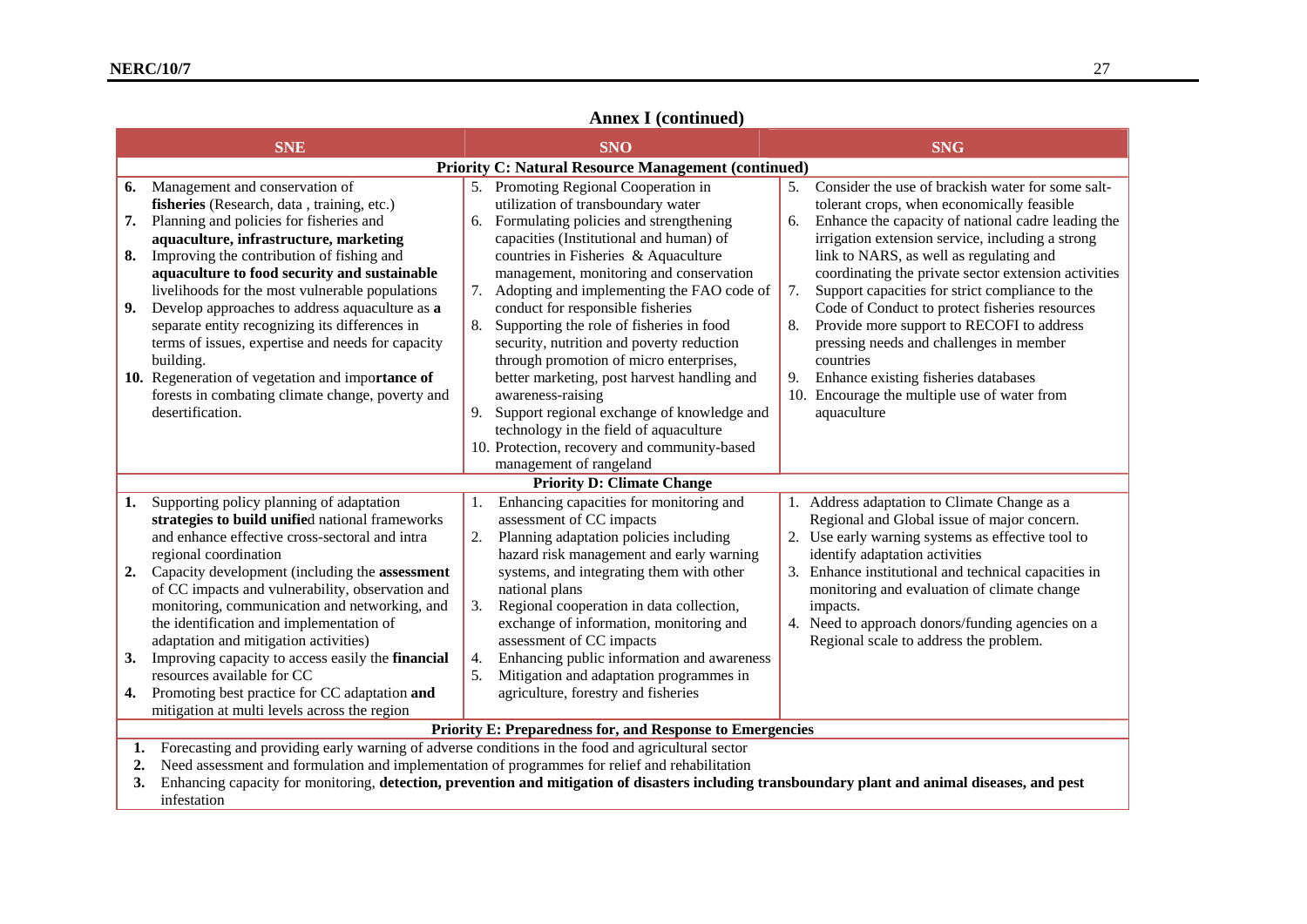| Annex II: The Regional Priorities Mapped to FAO Organizational Results (ORs)* |
|-------------------------------------------------------------------------------|
|-------------------------------------------------------------------------------|

|    |                                                                                                   |                    |                | $\mathbf A$<br>Sustainable | intensification of<br>crop production |          |                           | $\, {\bf B}$<br>Increased<br>sustainable<br>livestock<br>production |                                                                                                                                                                     |                | Sustainable management Improved quality<br>and use of fisheries and<br>aquaculture resources |                | $\mathbf{C}$ |                | and safety of<br>food at all stages<br>of the food chain | D |                           |  |                           | Sustainable               | E<br>and tress | management of forests     |                |                | $\mathbf{F}$<br>Sustainable mgmt of<br>resources to global<br>environmental<br>challenges affecting<br>food & agriculture |                | land, water & genetic<br>resources & improved | Enabling<br>environment for<br>markets to<br>improve<br>livelihoods and<br>development                | G<br>rural                |                           |                | $\mathbf H$<br>Improved food<br>security and better<br>nutrition |                |                |  |                           | $\mathbf{I}$<br>Improved<br>preparedness<br>for, and<br>effective<br>response to<br>food and<br>agricultural<br>threats and<br>emergencies |                | $\bf K$<br>Gender<br>Equity in<br>access to<br>resources.<br>goods,<br>services,<br>and<br>decision<br>making in<br>the rural<br>areas |   | L<br>Increased<br>and more<br>effective<br>public and<br>private<br>investment<br>in<br>agriculture<br>and rural<br>development |  |  |  |
|----|---------------------------------------------------------------------------------------------------|--------------------|----------------|----------------------------|---------------------------------------|----------|---------------------------|---------------------------------------------------------------------|---------------------------------------------------------------------------------------------------------------------------------------------------------------------|----------------|----------------------------------------------------------------------------------------------|----------------|--------------|----------------|----------------------------------------------------------|---|---------------------------|--|---------------------------|---------------------------|----------------|---------------------------|----------------|----------------|---------------------------------------------------------------------------------------------------------------------------|----------------|-----------------------------------------------|-------------------------------------------------------------------------------------------------------|---------------------------|---------------------------|----------------|------------------------------------------------------------------|----------------|----------------|--|---------------------------|--------------------------------------------------------------------------------------------------------------------------------------------|----------------|----------------------------------------------------------------------------------------------------------------------------------------|---|---------------------------------------------------------------------------------------------------------------------------------|--|--|--|
|    | <b>Regional Priorities</b>                                                                        |                    |                |                            |                                       |          |                           |                                                                     | $\vert 01 \vert 02 \vert 03 \vert 04 \vert 01 \vert 02 \vert 03 \vert 04 \vert 01 \vert 02 \vert 03 \vert 04 \vert 05 \vert 06 \vert 01 \vert 02 \vert 03 \vert 04$ |                |                                                                                              |                |              |                |                                                          |   |                           |  |                           |                           |                |                           |                |                |                                                                                                                           |                |                                               | $[01]02]03]04]05[06]01[02]03]04[05]06[01]02[03]04[01]02[03]04[05]01]02[03]01[02]03[01]02[03]01[02]03$ |                           |                           |                |                                                                  |                |                |  |                           |                                                                                                                                            |                |                                                                                                                                        |   |                                                                                                                                 |  |  |  |
| А. | <b>Enhancing Food</b><br>Security and<br>Nutrition                                                | $\pmb{\times}$     |                | $\pmb{\times}$             |                                       | $\times$ | $\boldsymbol{\mathsf{x}}$ |                                                                     |                                                                                                                                                                     |                |                                                                                              |                | ×            |                |                                                          |   | $\boldsymbol{\mathsf{x}}$ |  |                           |                           |                |                           |                |                |                                                                                                                           |                |                                               |                                                                                                       |                           |                           | $\pmb{\times}$ |                                                                  | $\pmb{\times}$ | $\pmb{\times}$ |  |                           |                                                                                                                                            |                |                                                                                                                                        |   | $\pmb{\mathsf{x}}$                                                                                                              |  |  |  |
| B. | Fostering<br>Agricultural<br>Production and<br>Rural<br>Development to<br>Improved<br>Livelihoods | $\pmb{\times}$     |                |                            |                                       |          |                           |                                                                     |                                                                                                                                                                     |                |                                                                                              |                | $\mathsf{x}$ | $\pmb{\times}$ |                                                          |   | $\mathsf{x}$              |  |                           |                           |                |                           |                |                |                                                                                                                           |                |                                               |                                                                                                       | $\boldsymbol{\mathsf{x}}$ | $\boldsymbol{\mathsf{x}}$ |                |                                                                  |                |                |  |                           |                                                                                                                                            |                |                                                                                                                                        | X |                                                                                                                                 |  |  |  |
| C. | Sustainable<br>Management of<br><b>Natural Resources</b>                                          | $\pmb{\mathsf{x}}$ |                |                            | $\boldsymbol{x}$                      |          |                           | $\pmb{\times}$                                                      |                                                                                                                                                                     | $\pmb{\times}$ | $\pmb{\times}$                                                                               |                |              |                |                                                          |   |                           |  | $\boldsymbol{\mathsf{x}}$ | $\boldsymbol{\mathsf{x}}$ |                | $\boldsymbol{\mathsf{x}}$ | $\pmb{\times}$ | $\pmb{\times}$ |                                                                                                                           |                | $\boldsymbol{\mathsf{x}}$                     |                                                                                                       |                           |                           |                |                                                                  |                |                |  |                           |                                                                                                                                            |                |                                                                                                                                        |   |                                                                                                                                 |  |  |  |
| D. | Responding to<br>Climate Change<br>Impacts and<br>Developing<br>Adaptation<br>Strategies          | $\boldsymbol{x}$   |                |                            |                                       |          |                           | $\pmb{\times}$                                                      |                                                                                                                                                                     |                |                                                                                              | $\pmb{\times}$ |              |                |                                                          |   |                           |  |                           |                           |                | $\pmb{\times}$            |                |                |                                                                                                                           | $\pmb{\times}$ |                                               |                                                                                                       |                           |                           |                |                                                                  |                |                |  |                           |                                                                                                                                            |                |                                                                                                                                        |   |                                                                                                                                 |  |  |  |
| E. | Preparedness for<br>and Response to<br>Food and<br>Agriculture<br>Emergencies                     |                    | $\pmb{\times}$ |                            |                                       |          |                           |                                                                     |                                                                                                                                                                     |                |                                                                                              |                |              |                |                                                          |   |                           |  |                           |                           |                |                           |                |                |                                                                                                                           |                |                                               |                                                                                                       |                           |                           |                |                                                                  |                |                |  | $\boldsymbol{\mathsf{x}}$ | $\times$                                                                                                                                   | $\pmb{\times}$ |                                                                                                                                        |   |                                                                                                                                 |  |  |  |
|    | <b>Total 30 ORs</b>                                                                               | $\mathbf{1}$       | $\vert$ 1      | $\mathbf{1}$               | $\mathbf{1}$                          |          | 1 1                       | $\mathbf{1}$                                                        |                                                                                                                                                                     | $\mathbf{1}$   | $\mathbf{1}$                                                                                 | 1              | $\mathbf{1}$ | $\mathbf{1}$   |                                                          |   | $\mathbf{1}$              |  | $\mathbf{1}$              | 1                         |                | $1 \mid$                  | $\mathbf{1}$   | 1              |                                                                                                                           | $\mathbf{1}$   | 1                                             |                                                                                                       | $\mathbf{1}$              | 1                         | $\mathbf{1}$   |                                                                  | 1              | $\mathbf{1}$   |  | $\mathbf{1}$              | 1                                                                                                                                          | $\mathbf{1}$   |                                                                                                                                        |   | $1 \mid 1$                                                                                                                      |  |  |  |

**\***Detailed list of Organizational Results is presented in Annex III. A number of ORs of cross-cutting nature such as in gender (Strategic Objective K), policy (Strategic Objective X), statistics and exchange of knowledge (H04 & H05) apply to all the five regional priorities.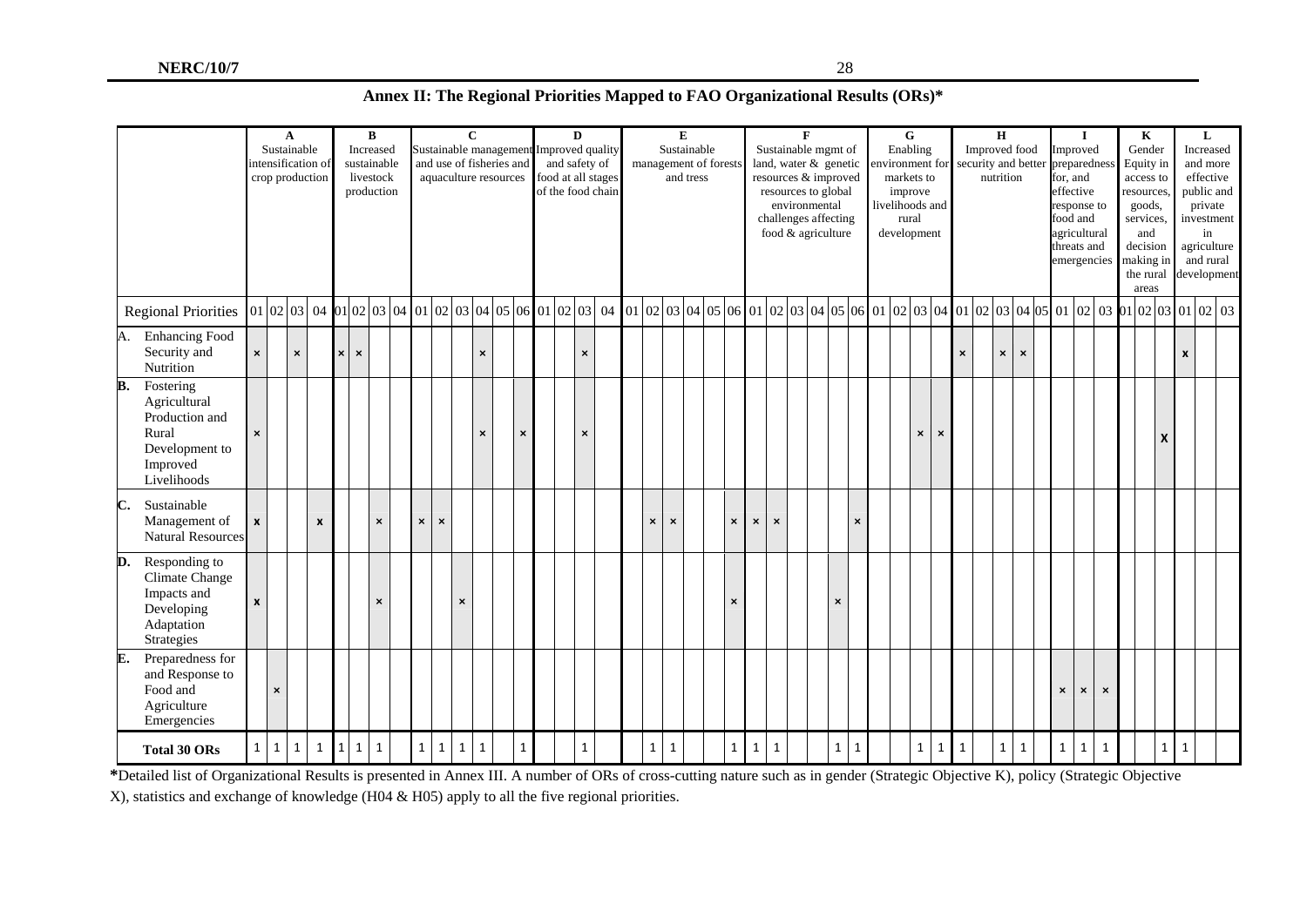# **Annex III. List of FAO Organizational Results (ORs)**

- A01 Policies and strategies on sustainable crop production intensification and diversification at national and regional levels
- A03 Risks from pesticides are sustainably reduced at national, regional and global levels
- A04 Effective policies and enabled capacities for a better management of plant genetic resources for food and agriculture (PGRFA) including seed systems at the national and regional levels
- B01 The livestock sector effectively and efficiently contributes to food security, poverty alleviation and economic development
- B02 Reduced animal disease and associated human health risks
- B03 Better management of natural resources, including animal genetic resources, in livestock production
- C01 Members and other stakeholders have improved formulation of policies and standards that facilitate the implementation of the Code of Conduct for Responsible Fisheries (CCRF) and other international instruments, as well as response to emerging issues
- C02 Governance of fisheries and aquaculture has improved through the establishment or strengthening of national and regional institutions, including RFBs
- C03 More effective management of marine and inland capture fisheries by FAO Members and other stakeholders has contributed to the improved state fisheries resources, ecosystems and their sustainable use
- C04 Members and other stakeholders have benefited from increased production of fish and fish products from sustainable expansion and intensification aquaculture
- C06 Members and other stakeholders have achieved more responsible post-harvest utilization and trade of fisheries and aquaculture products, including more and harmonized market access requirements
- D03 National/regional authorities are effectively designing and implementing programmes of food safety and quality management, control, according to norms
- E02 Policy and practice affecting forests and forestry are reinforced by international cooperation and debate
- E03 Institutions governing forests are strengthened and decision-making improved, including involvement of forest stakeholders in the development of forest policies and legislation, thereby enhancing an enabling environment for investment in forestry and forest industries. Forestry is better integrated into development plans and processes, considering interfaces between forests and other land uses
- E06 Environmental values of forests, trees outside forests and forestry are better realized; strategies for conservation of forest biodiversity and genetic esources, climate change mitigation and adaptation, rehabilitation of degraded lands, and water and wildlife management are effectively implemented
- F01 Countries promoting and developing sustainable land management
- F02 Countries address water scarcity in agriculture and strengthen their capacities to improve water productivity of agricultural systems at national and -basin levels including transboundary water systems
- F06 Improved access to and sharing knowledge for natural resource management
- G03 National and regional policies, regulations and institutions enhance the developmental and poverty reduction impacts of agribusiness and agro-industries
- G04 Countries have increased awareness of and capacity to analyse developments in international agricultural markets, trade policies and trade rules to identify trade opportunities and to formulate appropriate and effective pro-poor trade policies and strategies
- H01 Countries and other stakeholders have strengthened capacity to formulate and implement coherent policies and programmes that address the root causes of hunger, food insecurity and malnutrition